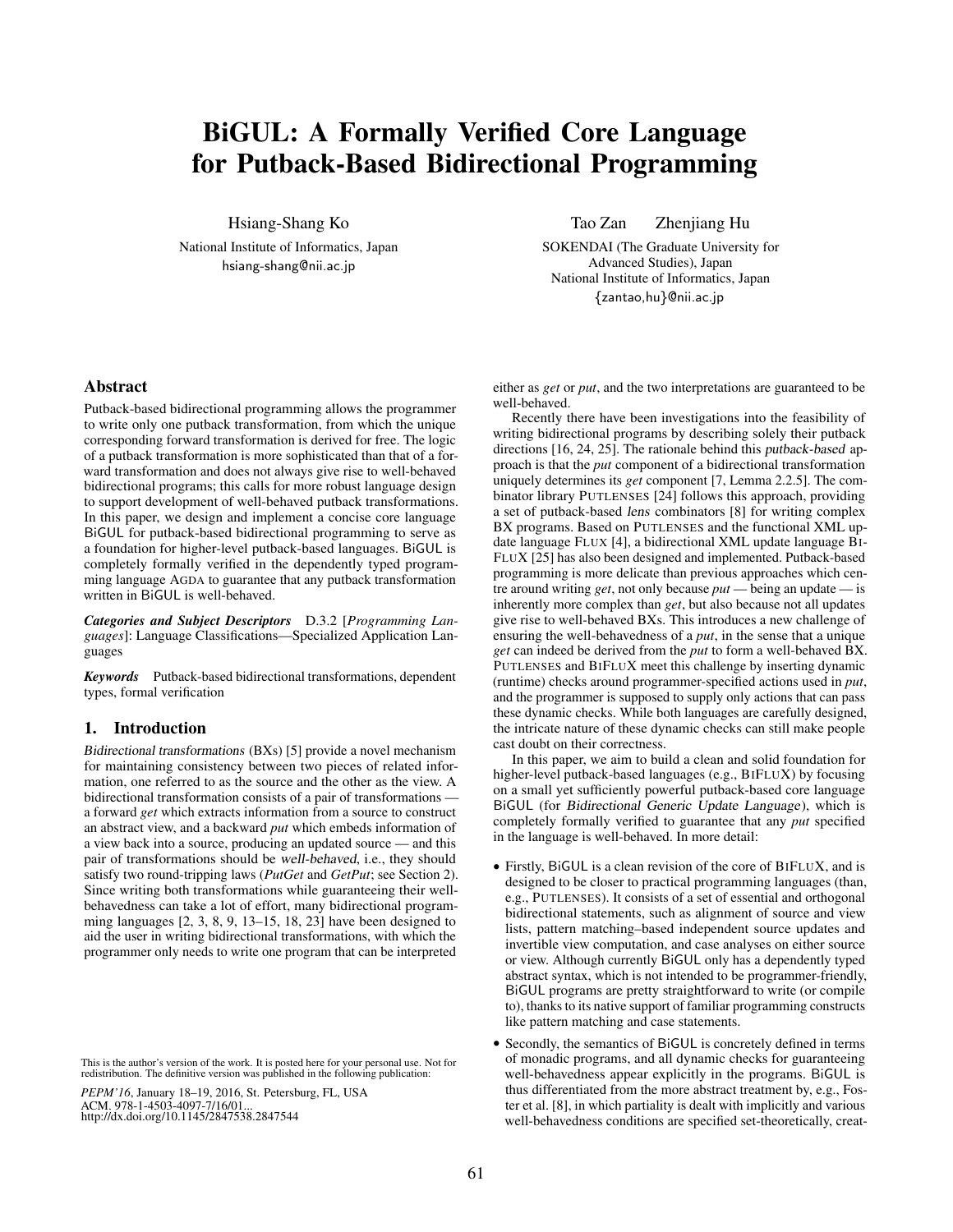ing a gap between the definitions and their implementations. The concrete semantics of [BiGUL](#page-3-0), in contrast, can be faithfully ported to practical programming languages like HASKELL without having to fill the gap between abstract mathematics and concrete implementation.

- Most importantly, [BiGUL](#page-3-0) and its well-behavedness have been completely formally modelled and verified using the dependently typed programming language AGDA [\[20,](#page-11-14) [21\]](#page-11-15). (Full source code is available at <http://www.prg.nii.ac.jp/project/bigul>, and has been checked by AGDA version 2.4.2.4 with standard library version 0.11.) Since [BiGUL](#page-3-0)'s semantics are concrete programs and directly proved correct, we can highly confidently guarantee that these programs, when ported to other languages, are indeed well-behaved.
- The main technique for facilitating the construction of wellbehavedness proofs is worth mentioning: We reify computation steps of monadic programs as easily manipulable data, so wellbehavedness proofs — which have to cover all possible execution traces by analysing program structure — can be carried out just like doing ordinary functional programming.

For the rest of the paper, after explaining how to formalise and prove well-behavedness of BXs in AGDA in [Section 2,](#page-1-4) we present [BiGUL](#page-3-0)'s dependently typed syntax and proof-carrying bidirectional semantics in [Section 3](#page-2-0) and a showcase example in [Section 4,](#page-9-0) and conclude with a few remarks in [Section 5.](#page-10-0) This paper is typeset with a modified version of lhs2TEX such that all global AGDA identifiers are hyperlinked to their definitions, as an aid to those who read this paper electronically.

# <span id="page-1-4"></span>2. Formalisation of Well-Behaved BXs in AGDA

Before presenting the [BiGUL](#page-3-0) language in [Section 3,](#page-2-0) we first give an account of our AGDA formalisation of the underlying notion of wellbehaved partial bidirectional transformations, and also demonstrate by a simple example how well-behavedness proofs are constructed in our setting [\(Section 2.2\)](#page-2-1). The key to the formalisation is the reification of computation steps of monadic programs as a type family  $\rightarrow$  [\(Section 2.1\)](#page-1-5), which makes the construction of the proofs as easy as ordinary functional programming.

We follow Foster et al.'s classic lens approach [\[8\]](#page-11-3), but for the *[PutGet](#page-1-2)* and *[GetPut](#page-1-3)* laws we adopt the variant used by Pacheco et al. [\[24\]](#page-11-10). A lens between a source type *S* and a view type *V* is defined in AGDA as the following record type: $<sup>1</sup>$  $<sup>1</sup>$  $<sup>1</sup>$ </sup>

```
record Lens (S V : Set) : Set_1 where
 field
   Par Sget : S \rightarrowPar V
   putget s' \mapsto v)getput \, s \, v \mapsto s)
```
<span id="page-1-3"></span><span id="page-1-2"></span>That is, a lens is a pair of functions *[put](#page-1-1)* and *[get](#page-1-0)* satisfying the *[PutGet](#page-1-2)* and *[GetPut](#page-1-3)* laws. The two laws are referred to as the well-behavedness properties. Precise definitions of [Par](#page-1-7) and  $-\rightarrow$  will be presented later in [Section 2.1.](#page-1-5) Here we offer an informal explanation first: Both *[put](#page-1-1)* and *[get](#page-1-0)* are partial functions that may or may not successfully produce a result. Execution of *[put](#page-1-1) s v*, if successful, produces an updated version of the source *s* by embedding all information of the view  $\nu$  into  $s$ , while *[get](#page-1-0)*  $s$  extracts the view embedded in *s*. The *[PutGet](#page-1-2)* law states that, for all *s*, *s'* : *S* and

 $v: V$ , if *[put](#page-1-1) s v* successfully computes to  $s'$ , then subsequently *[get](#page-1-0)*  $s'$ should successfully compute to *v*; this ensures that *[put](#page-1-1)* does the embedding properly — after *[put](#page-1-1)* updates a source with a view, *[get](#page-1-0)* can completely recover the view from the updated source. Conversely, the *[GetPut](#page-1-3)* law states that, for all *s* : *S* and *v* : *V*, if *[get](#page-1-0) s* successfully computes to *v*, then subsequently *[put](#page-1-1) s v* should successfully compute to *s*; this ensures that *[put](#page-1-1)* does not perform excessive updates — if the view used to update the source is directly extracted from the source by *[get](#page-1-0)*, then the source will remain unchanged after the update.

Note that our definition of lenses is stronger than the definition of well-behaved lenses given by Foster et al. [\[8,](#page-11-3) Definition 3.2]: Our *[PutGet](#page-1-2)* law says that successful computation of *[put](#page-1-1)* guarantees success of the subsequent computation of *[get](#page-1-0)*, whereas in Foster et al.'s definition there is no such guarantee; the *[GetPut](#page-1-3)* law is similar.

#### <span id="page-1-5"></span>2.1 Reification of Monadic Combinators and Computation Steps

<span id="page-1-10"></span><span id="page-1-9"></span><span id="page-1-8"></span>The kind of partial transformations we need are actually total functions which wrap their results in the standard Maybe datatype with two constructors just :  $A \rightarrow$  [Maybe](#page-1-8)  $A$  and nothing : Maybe  $A$ — the result of a successful computation is wrapped in the [just](#page-1-9) constructor, while failed computation is represented by [nothing](#page-1-10). It is thus always possible to know whether a computation succeeds or not in a finite amount of time. This notion of "decidable partiality" should be distinguished from the usual partiality as formalised in terms of continuous functions between complete partial orders: When defining the semantics of [BiGUL](#page-3-0) (more specifically, for view case analysis in [Section 3.5\)](#page-8-0), we need to write programs that produce some result or fail respectively when a sub-program fails or produces some result, but this is not possible if failed computation is represented as a least element of a complete partial order.

We can choose to write our transformations directly as [Maybe](#page-1-8)programs, usually structured with monadic combinators [\[19,](#page-11-16) [27\]](#page-11-17) like "return" and "bind". This approach does not work too satisfactorily, though (see the second half of [Section 2.2](#page-2-1) for an example), when we consider the kind of proofs we need to construct for these programs: When proving *[PutGet](#page-1-2)* and *[GetPut](#page-1-3)*, given is a proof that a program — consisting of sub-programs bound together by the combinators — computes successfully, and we need to analyse it to obtain proofs saying that each of the sub-programs computes successfully, and then reassemble these proofs to show that a related composite program also computes successfully. This task would be much easier if a proof of a successful composite computation is exactly a bunch of proofs that all its sub-computations succeed. To achieve this, we can reify the monadic binding structure of [Maybe](#page-1-8)programs by deeply embedding the monadic combinators as the constructors of a datatype, so that we can define types of proofs of successful computation by induction on the binding structure.

We thus define a datatype [Par](#page-1-7), which is a deep embedding of the operators that we use to write partial transformations:[2](#page-1-11)

$$
\text{data Par}: \mathsf{Set} \to \mathsf{Set}_1 \text{ where }
$$

<span id="page-1-14"></span><span id="page-1-13"></span><span id="page-1-7"></span> $\mathsf{return}: {}^{\{A\,:\,\mathsf{Set}\}}\to\;\;A\to\mathsf{Par}\,A$  $\mathsf{return}: {}^{\{A\,:\,\mathsf{Set}\}}\to\;\;A\to\mathsf{Par}\,A$  $\mathsf{return}: {}^{\{A\,:\,\mathsf{Set}\}}\to\;\;A\to\mathsf{Par}\,A$  $>\!\!>\!\!>\!=$  :  $^{\{A\,B\ :\ \mathsf{Set}\}}\! \to \mathsf{Par}\,A \to (A \to \mathsf{Par}\,B) \to \mathsf{Par}\,B$  $^{\{A\,B\ :\ \mathsf{Set}\}}\! \to \mathsf{Par}\,A \to (A \to \mathsf{Par}\,B) \to \mathsf{Par}\,B$  $^{\{A\,B\ :\ \mathsf{Set}\}}\! \to \mathsf{Par}\,A \to (A \to \mathsf{Par}\,B) \to \mathsf{Par}\,B$  $\mathsf{fail} \quad :^{\{A\text{ : } \mathsf{Set}\}} \rightarrow \quad \mathsf{Par}\, A$  $\mathsf{fail} \quad :^{\{A\text{ : } \mathsf{Set}\}} \rightarrow \quad \mathsf{Par}\, A$  $\mathsf{fail} \quad :^{\{A\text{ : } \mathsf{Set}\}} \rightarrow \quad \mathsf{Par}\, A$ 

<span id="page-1-15"></span>There are also other deeply embedded operators for error handling (see [Section 3.5\)](#page-8-0) and assertion, which we omit here. The meaning of the constructors of [Par](#page-1-7) is formally given by the following interpreter to [Maybe](#page-1-8): $^3$  $^3$ 

<span id="page-1-6"></span><sup>&</sup>lt;sup>1</sup> Arguments wrapped in curly braces are *implicit*, and are typeset in a less obtrusive style in this paper. We do not need to supply the implicit arguments when applying a function if AGDA can infer what those arguments should be.

<span id="page-1-11"></span><sup>&</sup>lt;sup>2</sup> Identifiers with underscores can be used either in prefix or infix form. For example, we can write either  $\Rightarrow$  *= mx f* or *mx*  $\gg$  *= f*.

<span id="page-1-12"></span><sup>3</sup> The with notation evaluates an expression (here *[runPar](#page-2-3) mx*) and matches the result with an additional pattern (appearing on the right of '|').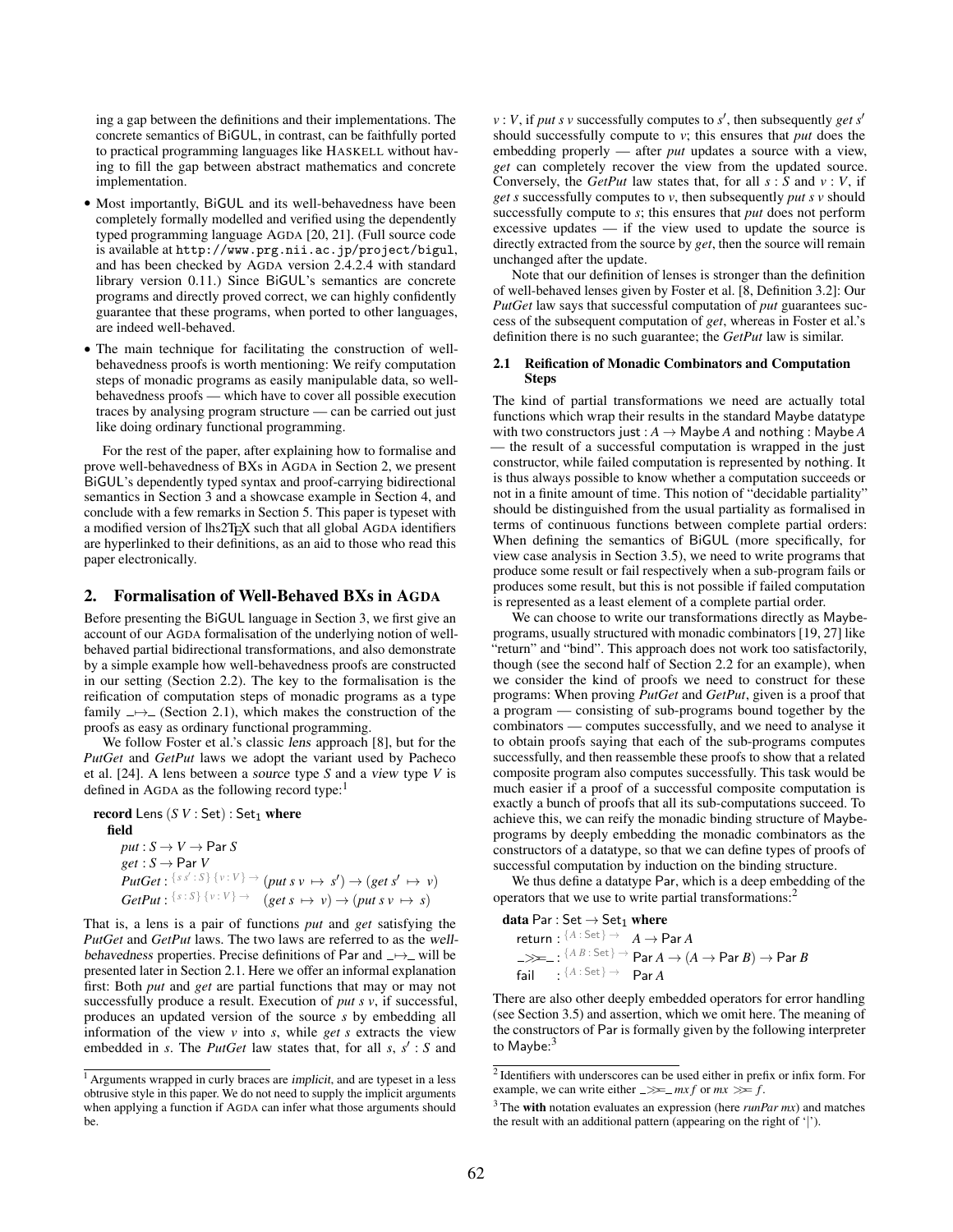<span id="page-2-3"></span> $\mathit{runPar} : \{\textsuperscript{A} : \mathsf{Set} \} \rightarrow \mathsf{Par}\ \textup{\textbf{A}} \rightarrow \mathsf{Maybe}\ \textup{\textbf{A}}$  $\mathit{runPar} : \{\textsuperscript{A} : \mathsf{Set} \} \rightarrow \mathsf{Par}\ \textup{\textbf{A}} \rightarrow \mathsf{Maybe}\ \textup{\textbf{A}}$  $\mathit{runPar} : \{\textsuperscript{A} : \mathsf{Set} \} \rightarrow \mathsf{Par}\ \textup{\textbf{A}} \rightarrow \mathsf{Maybe}\ \textup{\textbf{A}}$  $\mathit{runPar} : \{\textsuperscript{A} : \mathsf{Set} \} \rightarrow \mathsf{Par}\ \textup{\textbf{A}} \rightarrow \mathsf{Maybe}\ \textup{\textbf{A}}$  $\mathit{runPar} : \{\textsuperscript{A} : \mathsf{Set} \} \rightarrow \mathsf{Par}\ \textup{\textbf{A}} \rightarrow \mathsf{Maybe}\ \textup{\textbf{A}}$ *[runPar](#page-2-3)* ([return](#page-1-14)  $x$ ) = [just](#page-1-9)  $x$ *[runPar](#page-2-3)* ( $mx \gg f$ ) with *runPar*  $mx$  $runPar$   $(mx \gg f)$  | [just](#page-1-9)  $x = runPar$   $(f x)$  $runPar$  ( $mx \gg f$ ) | [nothing](#page-1-10) = nothing  $runPar$  [fail](#page-1-15)  $=$  [nothing](#page-1-10)

We say that  $mx$ : [Par](#page-1-7) *A* computes to *x* : *A* exactly when  $runParmx \equiv$  $runParmx \equiv$ [just](#page-1-9) *x*, and that *mx* fails to compute exactly when *[runPar](#page-2-3)*  $mx \equiv$ [nothing](#page-1-10). The equality *[runPar](#page-2-3)*  $mx \equiv$  [just](#page-1-9) *x* is already a family of types of proofs of successful computation, but these equality proofs are not so straightforward to analyse and construct (see the second half of [Section 2.2\)](#page-2-1). We hence move on to define an equivalent family of types, whose proofs are easier to manipulate.

For every  $mx$ : [Par](#page-1-7) *A* and  $x : A$ , we define a type  $mx \mapsto x$ whose inhabitants explain how the sub-programs in *mx* compute successfully one by one, eventually producing  $x^4$  $x^4$ 

<span id="page-2-2"></span>
$$
\begin{array}{l}\n\downarrow \rightarrow \downarrow : \{A:\text{Set}\} \rightarrow \text{Par } A \rightarrow A \rightarrow \text{Set} \\
(\text{return } x) \quad \mapsto x' = x \equiv x' \\
(mx \gg f) \rightarrow y = (x : \_\) \times (mx \rightarrow x) \times (f x \rightarrow y) \\
\text{fail} \quad \mapsto x = \bot\n\end{array}
$$

In prose: [return](#page-1-14) *x* computes to *x*<sup> $\prime$ </sup> when *x* is exactly *x*<sup> $\prime$ </sup>; *mx*  $\gg f$ computes to *y* when there exists a value *x* such that *mx* computes to *x* and *f x* computes to *y*; and it is impossible for [fail](#page-1-15) to compute successfully. Here our use of the term "computes to" is justified, since we can prove that a term of type  $mx \mapsto x$  can be constructed if and only if *[runPar](#page-2-3)*  $mx \equiv$  [just](#page-1-9) *x*, meaning that our reification of *[runPar](#page-2-3)*  $mx \equiv$  [just](#page-1-9) *x* as  $mx \mapsto x$  is accurate. We are thus entitled to use [7→](#page-2-2) in the statements of *[PutGet](#page-1-2)* and *[GetPut](#page-1-3)*.

#### <span id="page-2-1"></span>2.2 A Sample Well-Behavedness Proof

To give the reader a taste of how well-behavedness proofs are constructed in our AGDA setting, let us try to define an operator  $\sim$ for lens composition:<sup>[5](#page-2-6)</sup>

<span id="page-2-5"></span>
$$
\log_2\{\frac{\{AB \ C:\ \text{Set}\}}{\emptyset}\} \ \text{Lens}\ A\ B \to \text{Lens}\ B\ C \to \text{Lens}\ A\ C
$$
\n
$$
l \diamond r = \text{record}
$$
\n
$$
\{put = \lambda \ a\ c \to \text{Lens}\ .get\ l\ a \gg\searrow \lambda \ b \to
$$
\n
$$
\text{Lens}\ .put\ r\ b\ c \gg\searrow \text{Lens}\ .put\ l\ a
$$
\n
$$
\vdots get = \lambda \ a \to \text{Lens}\ .get\ l\ a \gg\searrow \text{Lens}\ .get\ r
$$
\n
$$
\vdots \ \text{Put}\ \text{Get}\ = ?\ ;\ \text{GetPut}\ = ?\}
$$

The *[put](#page-1-1)* and *[get](#page-1-0)* functions for the composite lens  $l \circ r$  can be pretty straightforwardly constructed from the *[put](#page-1-1)* and *[get](#page-1-0)* functions of the component lenses *l* and *r*. As part of the definition of  $\infty$ , we also need to prove that *[PutGet](#page-1-2)* and *[GetPut](#page-1-3)* hold for the pair of *[put](#page-1-1)* and *[get](#page-1-0)* we provide. For *[PutGet](#page-1-2)* we need to show that, for all  $a, a' : A$ , and  $c : C$ , from a proof of *[put](#page-1-1)*  $a c \mapsto a'$  we can construct a proof of *[get](#page-1-0)*  $a' \mapsto c$ . That is, we need to write a function that converts an inhabitant of the type *[put](#page-1-1)*  $a c \mapsto a'$  to one of the type *[get](#page-1-0)*  $a' \mapsto c$ . AGDA automatically expands the two types by the definition of  $\rightarrow$  , the first one to

$$
(b : B) \times (\text{Lens}.get \, l \, a \mapsto b) \times (b' : B) \times (\text{Lens}.put \, r \, b \, c \mapsto b') \times (\text{Lens}.put \, l \, a \, b' \mapsto a')
$$

and the second one to

$$
(b : B) \times (\text{Lens}.get \, la' \mapsto b) \times (\text{Lens}.get \, rb \mapsto c)
$$

Thus all we need to do is convert a five-tuple to a three-tuple. This is just ordinary functional programming: Applying [Lens](#page-1-16).*[PutGet](#page-1-2) l* to the fifth component of type [Lens](#page-1-16).*[put](#page-1-1)*  $l \, a \, b' \mapsto a'$  we obtain an inhabitant of type [Lens](#page-1-16).*[get](#page-1-0)*  $\hat{l} a' \mapsto b'$ , and applying Lens. [PutGet](#page-1-2) *r* to the fourth component of type [Lens](#page-1-16).*[put](#page-1-1)*  $\vec{r}$   $\vec{b}$   $\vec{c}$   $\mapsto$   $\vec{b}$ <sup>'</sup> we obtain an inhabitant of type [Lens](#page-1-16).*[get](#page-1-0)*  $r b' \mapsto c$ . Hence the proof term for *[PutGet](#page-1-2)* is simply

<span id="page-2-8"></span> $\lambda \{ (b, x, b', y, z) \rightarrow (b', \text{Lens}.PutGet1z, \text{Lens}.PutGetry) \} (*)$  $\lambda \{ (b, x, b', y, z) \rightarrow (b', \text{Lens}.PutGet1z, \text{Lens}.PutGetry) \} (*)$  $\lambda \{ (b, x, b', y, z) \rightarrow (b', \text{Lens}.PutGet1z, \text{Lens}.PutGetry) \} (*)$  $\lambda \{ (b, x, b', y, z) \rightarrow (b', \text{Lens}.PutGet1z, \text{Lens}.PutGetry) \} (*)$  $\lambda \{ (b, x, b', y, z) \rightarrow (b', \text{Lens}.PutGet1z, \text{Lens}.PutGetry) \} (*)$ 

With a similar reasoning, we can also construct a proof term for *[GetPut](#page-1-3)*:

 $\lambda \left\{ (b, x, y) \rightarrow (b, x, b, \text{Lens}. \text{GetPut } r y, \text{Lens}. \text{GetPut } l x) \right\}$  $\lambda \left\{ (b, x, y) \rightarrow (b, x, b, \text{Lens}. \text{GetPut } r y, \text{Lens}. \text{GetPut } l x) \right\}$  $\lambda \left\{ (b, x, y) \rightarrow (b, x, b, \text{Lens}. \text{GetPut } r y, \text{Lens}. \text{GetPut } l x) \right\}$  $\lambda \left\{ (b, x, y) \rightarrow (b, x, b, \text{Lens}. \text{GetPut } r y, \text{Lens}. \text{GetPut } l x) \right\}$  $\lambda \left\{ (b, x, y) \rightarrow (b, x, b, \text{Lens}. \text{GetPut } r y, \text{Lens}. \text{GetPut } l x) \right\}$ 

completing the definition of  $\infty$ .

For the rest of this paper we will omit the well-behavedness proofs, but a majority of these proofs — while requiring more complicated case analyses — are technically as simple as the above proofs for lens composition.

*Working directly with equality proofs.* To emphasise the advan-tage of reasoning with [Par](#page-1-7) and  $\rightarrow$  , let us consider how the wellbehavedness proofs for  $\infty$  would be constructed if we wrote partial transformations simply as [Maybe](#page-1-8)-programs and stated wellbehavedness in terms of AGDA's equality type  $\equiv$  . The *[put](#page-1-1)* and *[get](#page-1-0)* functions would be defined in exactly the same way except that the bind operator used is the [Maybe](#page-1-8) version. The *[PutGet](#page-1-2)* law now reads

<span id="page-2-7"></span>
$$
pg: \{ \begin{aligned} \{ aa': A \} \{ c:C \} &\rightarrow \\ & (\text{Lens}.get l a \ggg (\lambda b \rightarrow \\ & \text{Lens}.put r b c \ggg \text{ Lens}.put l a) \equiv \text{just } a' ) \rightarrow \\ & \text{Lens}.get l a' \ggg \text{ Lens}.get r \equiv \text{just } c \end{aligned}
$$

The logic of proving *[pg](#page-2-7)* is exactly the same as before, but the machinery involved is more complex. To analyse the antecedent equality proof, we can prove a lemma:

bind-computes :  
\n
$$
\{AB:\mathsf{Set}\}(mx : \mathsf{Maybe}\,A) \{f : A \to \mathsf{Maybe}\,B\} \{y : B\} \to
$$
\n
$$
mx \gg f \equiv \mathsf{just}\,y \to
$$
\n
$$
(x : A) \times (mx \equiv \mathsf{just}\,x) \times (f\,x \equiv \mathsf{just}\,y)
$$

Applying the lemma twice analyses the antecedent into three smaller equality proofs, achieving the same effect as the pattern matching in the  $\lambda$ -expression (\*). As for establishing the consequent, a probably easier way is to rewrite [Lens](#page-1-16).*[get](#page-1-0)*  $l \bar{a}'$  to [just](#page-1-9)  $b'$  with an application of [Lens](#page-1-16).*[PutGet](#page-1-2) l* so the consequent type simplifies to [Lens](#page-1-16).*[get](#page-1-0)*  $r b' \equiv$  [just](#page-1-9) *c*, which can then be discharged by an application of [Lens](#page-1-16).*[PutGet](#page-1-2) r*. The whole proof is

$$
pg \{a = a\} p \text{ with } bind-computes \text{ (Lens. get } l a) p
$$
\n
$$
pg \{c = c\} p \mid b, x, q \text{ with } bind-computes \text{ (Lens. put } r b c) q
$$
\n
$$
pg \quad p \mid b, x, q \mid b', y, z \text{ rewrite Lens.} PutGet \, l z
$$
\n
$$
= Lens. PutGet \, r y
$$

which is apparently more heavyweight than the  $\lambda$ -expression (\*). For more complicated well-behavedness proofs, the above approach quickly becomes unmanageable, whereas our approach scales nicely.

# <span id="page-2-0"></span>3. BiGUL and Its Formally Verified Lens Semantics

Having explained the infrastructure of our AGDA formalisation, we now move on to the [BiGUL](#page-3-0) language itself. Following the putbackbased approach, our language [BiGUL](#page-3-0) describes *[put](#page-1-1)* functions, i.e., updates to a source using a view. [Figure 1](#page-3-1) shows (a simplified version of) the main definition of [BiGUL](#page-3-0) (which refers to some auxiliary definitions that will appear in later sub-sections). In

<span id="page-2-6"></span><span id="page-2-4"></span><sup>&</sup>lt;sup>4</sup> We write dependent pair types  $\Sigma(x \in A) B x$  as  $(x : A) \times B x$ . The underscore in  $(x : \_) \times (mx \mapsto x) \times (fx \mapsto y)$  leaves the type of *x* for AGDA to infer. <sup>5</sup> A field of a record is extracted by applying the field's accessor function to the record. For example, the accessor function [Lens](#page-1-16).*[get](#page-1-0)* has type  ${S V : Set} \rightarrow$  [Lens](#page-1-16)  $S V \rightarrow S \rightarrow$  [Par](#page-1-7) *V*.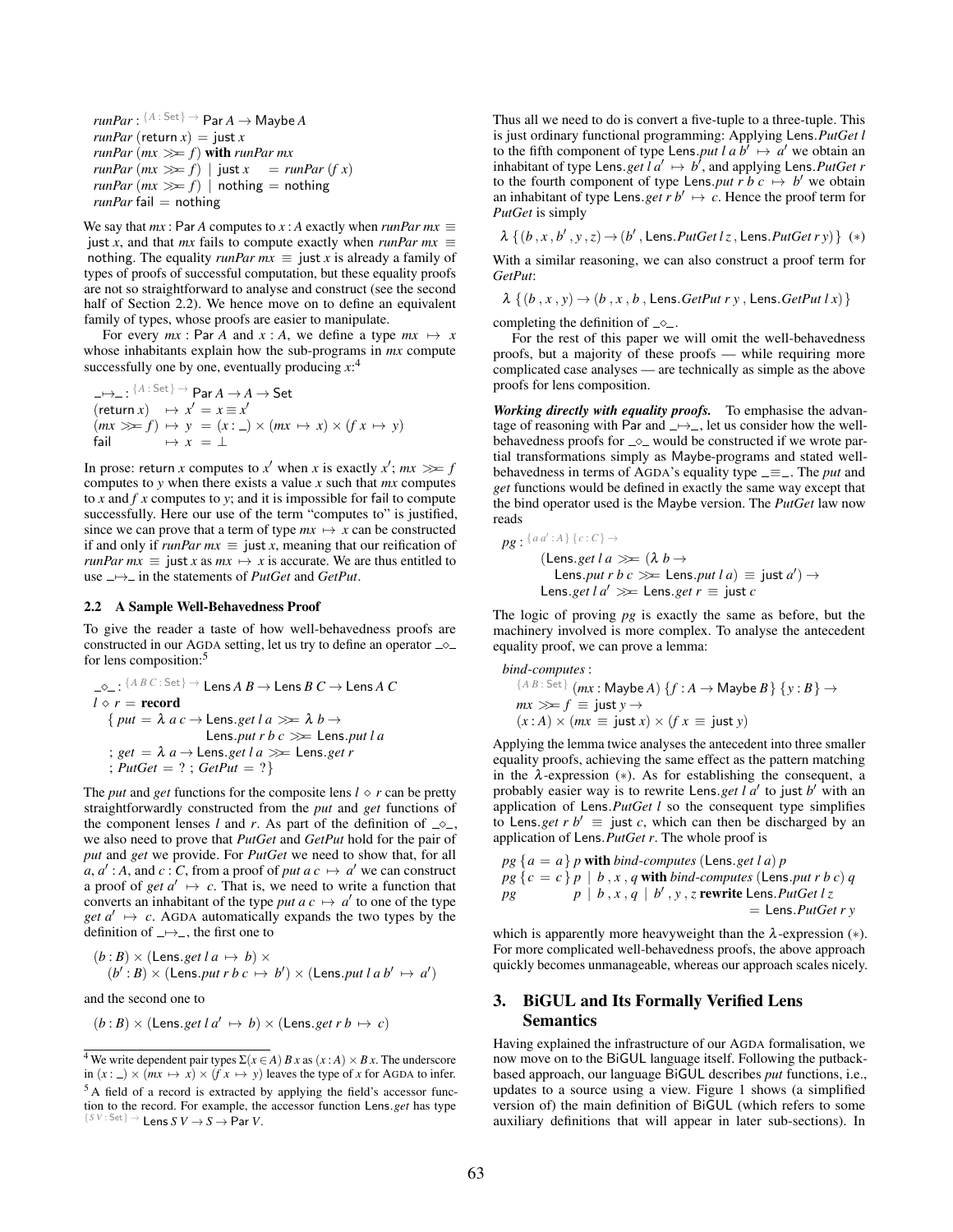<span id="page-3-11"></span><span id="page-3-10"></span><span id="page-3-9"></span><span id="page-3-7"></span><span id="page-3-6"></span><span id="page-3-5"></span><span id="page-3-0"></span>

| data BiGUL : U $\rightarrow$ U<br>$\rightarrow$ Set <sub>1</sub> where |       |                                                             |                                                                                                                                                               |  |  |  |  |  |
|------------------------------------------------------------------------|-------|-------------------------------------------------------------|---------------------------------------------------------------------------------------------------------------------------------------------------------------|--|--|--|--|--|
|                                                                        |       | replace: $\{S: \cup\} \rightarrow$                          | BiGUL S S                                                                                                                                                     |  |  |  |  |  |
|                                                                        | fail  | $\cdot \cdot \cdot^{\{S\,V\,:\,U\}}$ $\rightarrow$ BiGUL SV |                                                                                                                                                               |  |  |  |  |  |
|                                                                        | skip  | $\cdot \{S: \bigcup\} \rightarrow$                          | BiGUL S one                                                                                                                                                   |  |  |  |  |  |
|                                                                        |       |                                                             | caseS : $\{S V : U\} \rightarrow$ List (CaseSBranch <sup>B</sup> $S V$ ) $\rightarrow$ BiGUL SV                                                               |  |  |  |  |  |
|                                                                        | caseV |                                                             | $\cdot : \{S V: \cup\} \rightarrow$ List (CaseVBranch $^{\mathsf{B}} S V) \rightarrow$ BiGUL SV                                                               |  |  |  |  |  |
|                                                                        | align |                                                             | $\cdot : \{S \mid V : \cup\} \rightarrow (source\text{-}condition : \llbracket S \rrbracket \rightarrow \mathsf{Par} \ \mathsf{Bool})$                        |  |  |  |  |  |
|                                                                        |       |                                                             | $(match : \llbracket S \rrbracket \rightarrow \llbracket V \rrbracket \rightarrow \text{Par } \text{Bool}$                                                    |  |  |  |  |  |
|                                                                        |       |                                                             | (b: BiGUL S V)                                                                                                                                                |  |  |  |  |  |
|                                                                        |       |                                                             | $(\text{create}: \llbracket V \rrbracket \rightarrow \text{Par} \llbracket S \rrbracket)$                                                                     |  |  |  |  |  |
|                                                                        |       |                                                             | $(conced: \llbracket S \rrbracket \rightarrow \mathsf{Par} (\mathsf{Maybe} \llbracket S \rrbracket)) \rightarrow$                                             |  |  |  |  |  |
|                                                                        |       |                                                             | $BiGUL$ (list S) (list V)                                                                                                                                     |  |  |  |  |  |
|                                                                        |       | update: $\{S: \cup\} \rightarrow$                           | $(p :$ Pattern S) $(bs :$ BiGULs $p) \rightarrow$                                                                                                             |  |  |  |  |  |
|                                                                        |       |                                                             | BiGUL S (Views $p$ bs)                                                                                                                                        |  |  |  |  |  |
|                                                                        | rearr |                                                             | $\overline{\mathcal{L}}: \{ \mathcal{L} \cap V': \overline{\mathcal{L}} \} \to (p : {\sf Pattern} \ V) \ (q : {\sf Pattern} \ V') \to \overline{\mathcal{L}}$ |  |  |  |  |  |
|                                                                        |       |                                                             | Paths $p q \rightarrow$ BiGUL $S V' \rightarrow$ BiGUL $S V$                                                                                                  |  |  |  |  |  |
|                                                                        |       |                                                             |                                                                                                                                                               |  |  |  |  |  |

<span id="page-3-4"></span><span id="page-3-2"></span><span id="page-3-1"></span>Figure 1. Top-level definition of [BiGUL](#page-3-0) (simplified)

general, a [BiGUL](#page-3-0) update proceeds by decomposing the source into several parts to be updated independently ([update](#page-3-2); [Section 3.2\)](#page-3-3), and accordingly rearranging the view to match with these parts ([rearr](#page-3-4); [Section 3.3\)](#page-5-3), until the source and the view are reduced to the extent that basic operations can be applied ([replace](#page-3-5), [fail](#page-3-6), and [skip](#page-3-7); [Section 3.1\)](#page-3-8). When both the source and the view are lists, there is a powerful alignment operation for synchronising the two lists ([align](#page-3-9); [Section 3.6\)](#page-8-1). And we can do case analyses on either the source ([caseS](#page-3-10); [Section 3.4\)](#page-6-0) or the view ([caseV](#page-3-11); [Section 3.5\)](#page-8-0) for describing more complex update strategies.

[Figure 2](#page-4-5) gives a running example of a [BiGUL](#page-3-0) program. (A more complex example, in particular involving [caseS](#page-3-10) and [caseV](#page-3-11), is given in [Section 4.](#page-9-0)) The source is a list of book data of type String  $\times$  String  $\times$  N  $\times$  N  $\times$  Bool representing a book's title, author, publication year, price, and whether it is in stock, and we intend to update the price of those books published in 2016 that are still in stock. We thus prepare a list of pairs of book title and price of type String  $\times$  N as the view. The [BiGUL](#page-3-0) program then describes how to update the source with the view: We focus on those books in the source list which are published in 2016 and still in stock (line 1) and align them with the view list by title (line 2); for every matched pair of source and view books, we rearrange the view (lines 3–4) to match with the shape of the source, decompose the source by pattern matching (line 5), and replace the title and price of the source with those from the view (line 6); for every unmatched view book, we create a source book with default author information and publication year 2016 and mark it as in stock (line 7), and its title and price will later be updated by the action for matched pairs (i.e., lines 3–6); finally, for every unmatched source book, we keep it in the source list but mark it as out of stock (line 8).

The types of the [BiGUL](#page-3-0) constructors are indexed by the source and view types of the operations represented by the constructors, and ultimately we can write a well-typed interpreter to [Lens](#page-1-16):

<span id="page-3-12"></span>
$$
interp: \{S V : \cup\} \rightarrow \text{BiGUL } S V \rightarrow \text{Lens } [\![ S ] ] \!][ [ V ] ]
$$

([U](#page-4-0) and  $\llbracket \_ \rrbracket$  $\llbracket \_ \rrbracket$  $\llbracket \_ \rrbracket$  are defined in [Section 3.2.](#page-3-3)) Since well-behavedness is built into the definition of [Lens](#page-1-16), being able to construct *[interp](#page-3-12)* means that we have not only translated [BiGUL](#page-3-0) to *[put](#page-1-1)* and *[get](#page-1-0)* functions, but also proved formally that *[PutGet](#page-1-2)* and *[GetPut](#page-1-3)* are satisfied, in the manner explained in [Section 2.2.](#page-2-1)

Below we will go through each of the [BiGUL](#page-3-0) operations, starting with the three most basic ones in [Section 3.1.](#page-3-8) We should warn the reader that the subsequent [Section 3.2](#page-3-3) is more about the datatypegeneric mechanism underlying a major part of [BiGUL](#page-3-0) and less about BXs, and we choose to present it earlier because it will be used in later sections, and also help to clarify most of [Figure 2](#page-4-5) sooner. [Section 3.4](#page-6-0) will be the first section that presents the development of a nontrivial bidirectional operation in detail.

#### <span id="page-3-8"></span>3.1 Replacing, Failure, and Skipping

The three most basic operations are [replace](#page-3-5), [fail](#page-3-6), and [skip](#page-3-7). The [replace](#page-3-5) operation is applicable when the source and view are of the same type. Its *[put](#page-1-1)* semantics is discarding the original source and returning the view as the updated source, while its *[get](#page-1-0)* semantics is just the identity. This bidirectional semantics can in fact be derived from a partial isomorphism: We define partial isomorphisms by

#### <span id="page-3-15"></span>record  $\textsf{Iso}(A \ B : \mathsf{Set}) : \mathsf{Set}_1$  where field  $to$  :  $A \rightarrow$  [Par](#page-1-7) *B*  $from : B \rightarrow \text{Par } A$  $from : B \rightarrow \text{Par } A$  $from : B \rightarrow \text{Par } A$

<span id="page-3-18"></span><span id="page-3-17"></span><span id="page-3-14"></span><span id="page-3-13"></span> $to$ *-[from](#page-3-14)-inverse*:  $\{x : A\}$   $\{y : B\}$   $\rightarrow$   $(to x \mapsto y)$   $\rightarrow$   $(from y \mapsto x)$  $from-to-inverse: \{x : A\} \{y : B\} \rightarrow (from \ y \ \mapsto \ x) \rightarrow (to \ x \ \mapsto \ y)$  $from-to-inverse: \{x : A\} \{y : B\} \rightarrow (from \ y \ \mapsto \ x) \rightarrow (to \ x \ \mapsto \ y)$  $from-to-inverse: \{x : A\} \{y : B\} \rightarrow (from \ y \ \mapsto \ x) \rightarrow (to \ x \ \mapsto \ y)$  $from-to-inverse: \{x : A\} \{y : B\} \rightarrow (from \ y \ \mapsto \ x) \rightarrow (to \ x \ \mapsto \ y)$ 

of which [Lens](#page-1-16) is a generalisation, as we can easily convert [Iso](#page-3-15) *A B* to [Lens](#page-1-16) *A B*:

<span id="page-3-16"></span>
$$
iso-lens: {}^{\{A\,B\,:\, \text{Set}\}} \rightarrow \text{Iso } AB \rightarrow \text{Lens } AB
$$
  
\n
$$
iso-lens \text{ iso} = \text{record} \{ put = \lambda \_b \rightarrow \text{Iso } \text{.from} \text{ iso } b
$$
  
\n
$$
; \text{ get} = \text{Iso } \text{.to} \text{ iso}
$$
  
\n
$$
; \text{PutGet} = \text{Iso } \text{.from-to-inverse} \text{ iso}
$$
  
\n
$$
; \text{GetPut} = \text{Iso } \text{.to-from-inverse} \text{ iso } \}
$$

(Note that the *[put](#page-1-1)* ignores its source argument.) The lens semantics of [replace](#page-3-5) can then be derived from the identity isomorphism:

<span id="page-3-19"></span>
$$
id\text{-}iso: \{S:\text{Set}\} \to \text{Iso } S \ S
$$
  

$$
id\text{-}iso = \text{record} \{ to = \text{return } ; \text{ from } = \text{return } ; \ \dots \}
$$
  

$$
interp \text{ replace } = \text{iso-lens } id\text{-}iso
$$

We can also derive the lens semantics for [fail](#page-3-6) — whose *[put](#page-1-1)* and *[get](#page-1-0)* simply fail to compute for any input — from the empty isomorphism in the same way:

<span id="page-3-20"></span>
$$
empty-iso: \{S V : Set\} \rightarrow \text{Iso } S V
$$
  
\n
$$
empty-iso = \text{record} \{ to = \lambda \rightarrow \text{fail} \mid \dots \}
$$
  
\n
$$
from = \lambda \rightarrow \text{fail} \{ \dots \}
$$

*[interp](#page-3-12)* [fail](#page-3-6) = *iso*-*[lens](#page-3-16) [empty](#page-3-20)*-*iso*

On the other hand, the *[put](#page-1-1)* semantics of the [skip](#page-3-7) operation is discarding the view and returning the original source, and its lens semantics is not an instance of *iso*-*[lens](#page-3-16)*:

<span id="page-3-22"></span>
$$
skip-lens: \{S: Set\} \rightarrow \text{Lens } T
$$
\n
$$
skip-lens = \text{record} \{ put = \lambda s \rightarrow \text{return } s
$$
\n
$$
; get = \lambda \rightarrow \text{return } t: ... \}
$$

<span id="page-3-23"></span><span id="page-3-21"></span>*[interp](#page-3-12)* [skip](#page-3-7) = *[skip](#page-3-22)*-*lens*

Note that the view type is specified as the unit type  $\top$  (whose only inhabitant is  $tt : \top$ ) — if the view type were more complex, there would be no way for *[get](#page-1-0)* to decide what to return. In general, *[put](#page-1-1)* must embed all view information into the updated source so *[get](#page-1-0)* can recover the entire view from the updated source, establishing *[PutGet](#page-1-2)*.  $\top$  is a type with no information, and hence [Lens](#page-1-16).*[put](#page-1-1) skip-lens* can safely ignore its view argument of type  $\top$ , while [Lens](#page-1-16).*[get](#page-1-0) [skip](#page-3-22)-lens* can simply return [tt](#page-3-23).

#### <span id="page-3-3"></span>3.2 Source Update

A fundamental operation is decomposing a source and updating its parts, represented by the [update](#page-3-2) constructor of [BiGUL](#page-3-0). We follow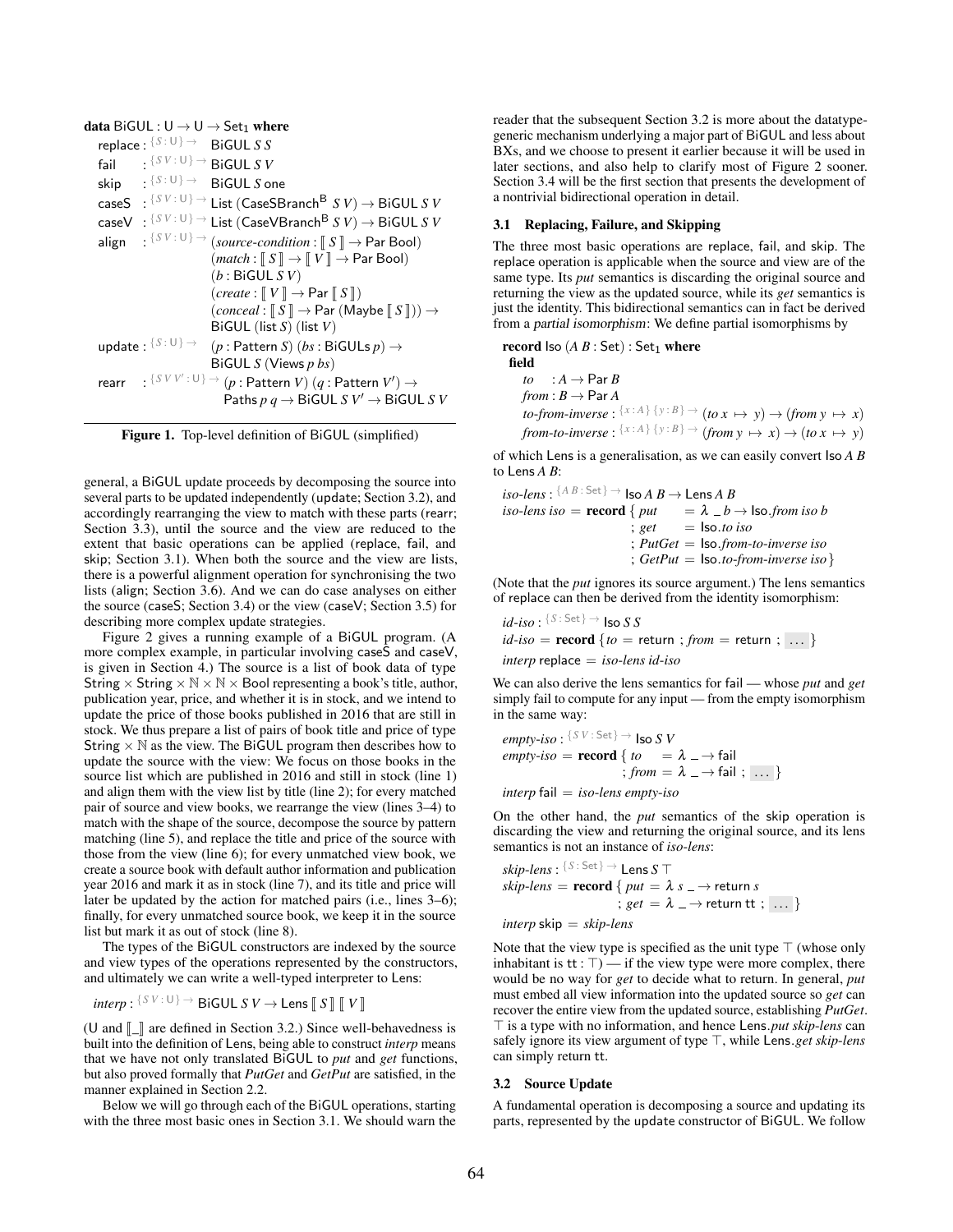```
align return } (\text{year} == 2016 \land \text{instock}) \})2 return (stitute \, = = \, vitile) \})3 (rearr (prod var var) (prod var (prod unit (prod unit (prod var unit))))
4 ( injtt}, \text{tt}, \text{inj}_2 \text{ refl}, \text{tt})
               -- the two lines above are a deeply embedded representation of the function tt, tt, price, tt) \}5 (update (prod var (prod var (prod var (prod var var))))
6 replaceskip}), (-, \text{skip}), (-, \text{skip}), (-, \text{replace}), (-, \text{skip}))7 (\lambda = \rightarrowreturn ("", "(to be updated)", 2016, 0, true))
8 \{\hat{x} \in (\hat{x} \mid \hat{y}) \in (\hat{y} \mid \hat{y}) \land (\hat{z} \mid \hat{y}) \in (\hat{y} \mid \hat{y}) \land (\hat{z} \mid \hat{y}) \}
```
<span id="page-4-5"></span>Figure 2. Updating the prices of the books published in 2016

the approach taken by FLUX [\[4\]](#page-11-13), which requires that updates must be independent — that is, the same part of a source cannot be updated more than once. (This is for ensuring *[PutGet](#page-1-2)*: Consider, for example, the scenario in which the view is a pair  $(v, v')$ , whose components have the same type as the source; if we allowed the source to be replaced twice, first with  $v$  and second with  $v'$ , then  $\nu$  would be overwritten by the second replacing and could not be retrieved by a subsequent invocation of *[get](#page-1-0)*.) It turns out that a pattern matching notation suits this task perfectly: Pattern matching is arguably the most intuitive way to decompose a source, and we can specify manifestly independent updates by writing them at the variable positions in a pattern. For example, at lines 5–6 of [Figure 2](#page-4-5) we use [update](#page-3-2) to match a source book of type String  $\times$  String  $\times \mathbb{N} \times \mathbb{N} \times$  Bool with a five-variable pattern and update its five components respectively by [replace](#page-3-5), [skip](#page-3-7), [skip](#page-3-7), [replace](#page-3-5), and [skip](#page-3-7). The idea itself is straightforward; what follows, despite its slight complexity (especially if the reader is not familiar with dependently typed programming), is merely our datatypegeneric and strongly typed implementation of the idea in AGDA [\[1,](#page-11-18) [10\]](#page-11-19). The definitions for [update](#page-3-2) will be laid out in three levels: We first define the class of datatypes that we wish to process with [BiGUL](#page-3-0); for every datatype, we define the patterns applicable to the inhabitants of the datatype; finally, every pattern induces a "container" type, whose inhabitants can be used to store inner [BiGUL](#page-3-0) statements at the variable positions of the pattern.

Since AGDA is fully dependently typed, we can naturally define patterns in a type-directed way such that nonsensical patterns are ruled out by construction. This task starts from the construction of a universe [U](#page-4-0), i.e., a datatype whose inhabitants are interpreted as types. [U](#page-4-0) has appeared in the definition of [BiGUL](#page-3-0) in [Figure 1,](#page-3-1) where it is used as the type of the indices representing the source and view types of the operations. The actual AGDA implementation of [BiGUL](#page-3-0) uses a universe capable of expressing mutually inductive datatypes, but, to make the presentation easier to follow, the universe U that we define below — along with its interpretation  $\llbracket \cdot \rrbracket$  — is only a much simplified version:

<span id="page-4-12"></span><span id="page-4-11"></span><span id="page-4-1"></span>

| data $\cup$ : Set <sub>1</sub> where                           | $\  \_ \  : \mathsf{U} \to \mathsf{Set}$                                                     |
|----------------------------------------------------------------|----------------------------------------------------------------------------------------------|
| k : Set $\rightarrow$ U                                        | $\begin{bmatrix} kA & l \end{bmatrix} = A$                                                   |
| one : $\mathsf{U}$                                             | $\lceil \text{one} \rceil = \top$                                                            |
| $\Box \oplus \Box : \mathsf{U} \to \mathsf{U} \to \mathsf{U}$  | $\llbracket F \oplus G \rrbracket = \llbracket F \rrbracket \uplus \llbracket G \rrbracket$  |
| $\Box \otimes \Box : \mathsf{U} \to \mathsf{U} \to \mathsf{U}$ | $\llbracket F \otimes G \rrbracket = \llbracket F \rrbracket \times \llbracket G \rrbracket$ |
| list : $U \rightarrow U$                                       | $\llbracket \text{ list } F \rrbracket = \text{ List } \llbracket F \rrbracket$              |
|                                                                |                                                                                              |

<span id="page-4-13"></span><span id="page-4-9"></span><span id="page-4-3"></span>The types that we can encode within [U](#page-4-0) are those expressible in terms of atomic types, the unit type  $\top$ , sum types  $\bot \oplus \bot$  (whose two constructors are  $\text{inj}_1 : A \to A \oplus B$  and  $\text{inj}_2 : B \to A \oplus B$ , product types  $\Box \times \Box$ , and List; applying  $\llbracket \Box \rrbracket$  to an inhabitant of the universe decodes it to the type it represents.

We can now define a family of types [Pattern](#page-4-4) :  $U \rightarrow$  $U \rightarrow$  Set such that, for any *D* : [U](#page-4-0), the type [Pattern](#page-4-4) *D* contains exactly those patterns

sensible for  $\llbracket D \rrbracket$ . Below is a simplified version covering the patterns used in this paper:

<span id="page-4-14"></span><span id="page-4-8"></span><span id="page-4-7"></span><span id="page-4-4"></span>**data** Pattern : 
$$
U \rightarrow Set_1
$$
 where  
\nvar : { $D:U$ }  $\rightarrow$  Pattern *D*  
\nunit : Pattern one  
\nleft : { $DE:U$ }  $\rightarrow$  Pattern  $D \rightarrow$  Pattern  $(D \oplus E)$   
\nright : { $DE:U$ }  $\rightarrow$  Pattern  $E \rightarrow$  Pattern  $(D \oplus E)$   
\nprod : { $DE:U$ }  $\rightarrow$  Pattern  $D \rightarrow$  Pattern  $E \rightarrow$  Pattern  $(D \otimes E)$ 

<span id="page-4-15"></span><span id="page-4-6"></span>On all types we can use the [var](#page-4-7) pattern which matches anything, while on sum types we can use the [left](#page-4-14) and [right](#page-4-15) patterns matching  $\text{inj}_1$  $\text{inj}_1$  $\text{inj}_1$  and  $\text{inj}_2$  constructors but not the [prod](#page-4-6) pattern, which only makes sense for product types. Also we have the [unit](#page-4-8) pattern for matching  $tt$ :  $T$ .

Next, patterns are given a different interpretation as "containers" for storing values — whose types depend on the types of the variable sub-patterns — at their variable positions. For example, a pair pattern [prod](#page-4-6) [var var](#page-4-7) : [Pattern](#page-4-4) (*D* [⊗](#page-4-13) *E*) can be interpreted as a container storing a pair of type  $f D \times f E$  for any given typecomputing function  $\tilde{f} : \tilde{U} \to$  $\tilde{f} : \tilde{U} \to$  $\tilde{f} : \tilde{U} \to$  Set. The types of such containers can be defined by induction on [Pattern](#page-4-4):

<span id="page-4-16"></span>VarPositions :  ${l : \text{Level} } \{D : \text{U}\} \rightarrow \text{Pattern } D \rightarrow (\text{U} \rightarrow \text{Set } {l}) \rightarrow \text{Set } {l}$  ${l : \text{Level} } \{D : \text{U}\} \rightarrow \text{Pattern } D \rightarrow (\text{U} \rightarrow \text{Set } {l}) \rightarrow \text{Set } {l}$  ${l : \text{Level} } \{D : \text{U}\} \rightarrow \text{Pattern } D \rightarrow (\text{U} \rightarrow \text{Set } {l}) \rightarrow \text{Set } {l}$  ${l : \text{Level} } \{D : \text{U}\} \rightarrow \text{Pattern } D \rightarrow (\text{U} \rightarrow \text{Set } {l}) \rightarrow \text{Set } {l}$  ${l : \text{Level} } \{D : \text{U}\} \rightarrow \text{Pattern } D \rightarrow (\text{U} \rightarrow \text{Set } {l}) \rightarrow \text{Set } {l}$ [VarPositions](#page-4-16)  $\text{(var } \{D\})f = f D$  $\text{(var } \{D\})f = f D$  $\text{(var } \{D\})f = f D$ [VarPositions](#page-4-16) [unit](#page-4-8)  $f = T$ [VarPositions](#page-4-16) ([left](#page-4-14)  $p$ )  $f =$  VarPositions  $pf$ [VarPositions](#page-4-16) ([right](#page-4-15)  $p$ )  $f =$  VarPositions  $pf$ [VarPositions](#page-4-16) ([prod](#page-4-6)  $p q$ )  $f =$  VarPositions  $pf \times$  VarPositions  $q f$ 

<span id="page-4-2"></span><span id="page-4-0"></span>A first situation where the notion of pattern-induced containers is helpful is when formalising pattern matching: The result of a successful pattern matching can be filled into such a container, by putting the resulting components at their respective variable positions. Defining the types of pattern matching results as an instance of [VarPositions](#page-4-16):

<span id="page-4-17"></span>
$$
PatResult: {D: U} \rightarrow Pattern D \rightarrow Set
$$
  

$$
PatResult p = VarPositions p[[...]]
$$

we can formulate pattern matching as a partial isomorphism:

 $pat\text{-}iso: \{D:\text{U}\} \rightarrow (p:\textsf{Pattern }D) \rightarrow \textsf{Iso} \text{ } [\![\,D\,]\!]$  $pat\text{-}iso: \{D:\text{U}\} \rightarrow (p:\textsf{Pattern }D) \rightarrow \textsf{Iso} \text{ } [\![\,D\,]\!]$  $pat\text{-}iso: \{D:\text{U}\} \rightarrow (p:\textsf{Pattern }D) \rightarrow \textsf{Iso} \text{ } [\![\,D\,]\!]$  $pat\text{-}iso: \{D:\text{U}\} \rightarrow (p:\textsf{Pattern }D) \rightarrow \textsf{Iso} \text{ } [\![\,D\,]\!]$  $pat\text{-}iso: \{D:\text{U}\} \rightarrow (p:\textsf{Pattern }D) \rightarrow \textsf{Iso} \text{ } [\![\,D\,]\!]$  $pat\text{-}iso: \{D:\text{U}\} \rightarrow (p:\textsf{Pattern }D) \rightarrow \textsf{Iso} \text{ } [\![\,D\,]\!]$  $pat\text{-}iso: \{D:\text{U}\} \rightarrow (p:\textsf{Pattern }D) \rightarrow \textsf{Iso} \text{ } [\![\,D\,]\!]$  $pat\text{-}iso: \{D:\text{U}\} \rightarrow (p:\textsf{Pattern }D) \rightarrow \textsf{Iso} \text{ } [\![\,D\,]\!]$   $(\textsf{PatResult }p)$  $(\textsf{PatResult }p)$  $(\textsf{PatResult }p)$ 

whose definition is shown in [Figure 3.](#page-5-5) The *[to](#page-3-13)* component of the isomorphism performs pattern matching, and the *[from](#page-3-14)* component reverses pattern matching by evaluating a pattern as if it is an expression, using the input of type [PatResult](#page-4-17) *p* as an environment for values at variable positions. (This pattern matching isomorphism will also play an important role in [Section 3.3.](#page-5-3))

<span id="page-4-10"></span>Now we can explain the syntax of the source updating operation, i.e., the [update](#page-3-2) constructor of the [BiGUL](#page-3-0) datatype, and define how it is interpreted, i.e., the [update](#page-3-2) case of *[interp](#page-3-12)*. By specialising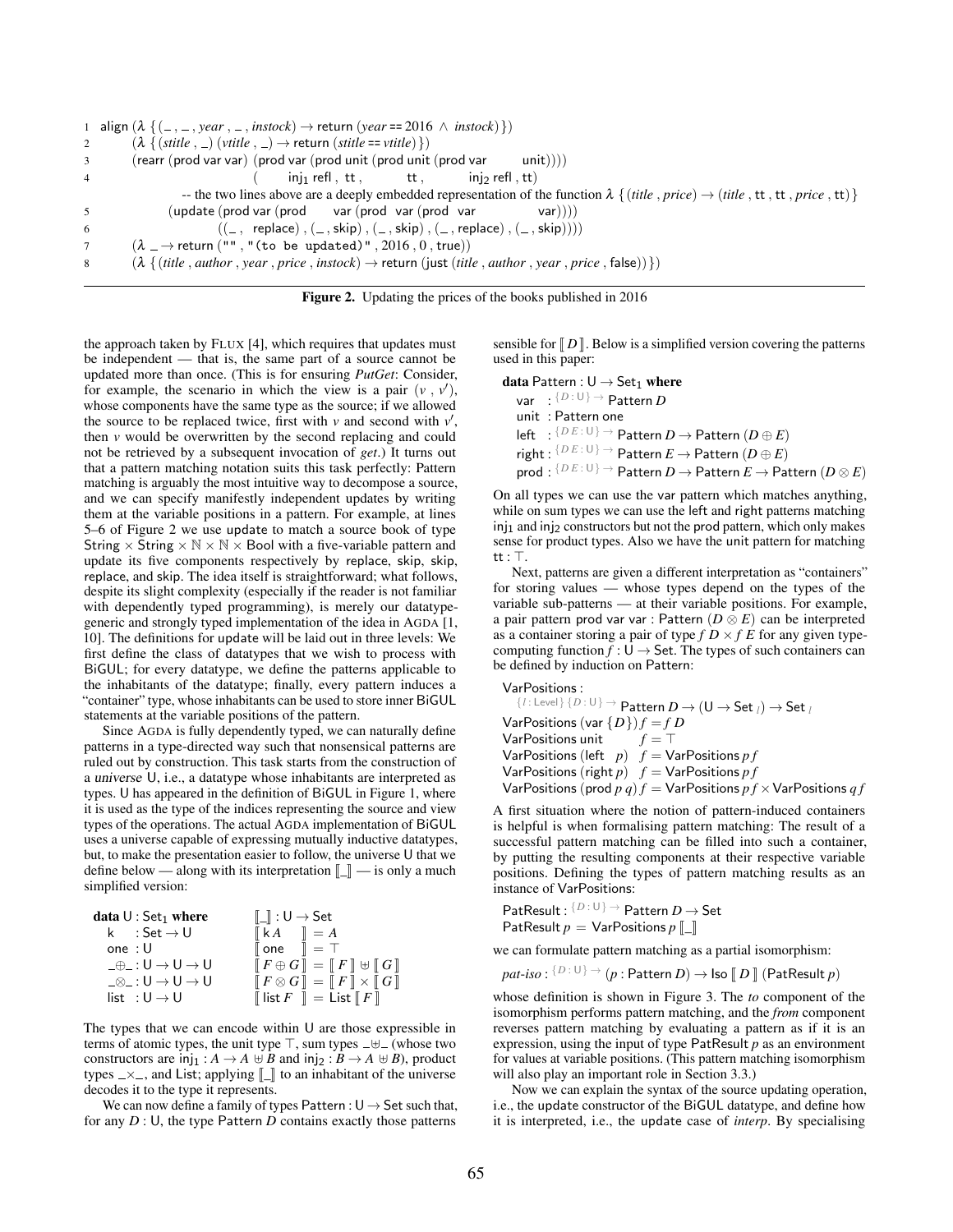<span id="page-5-4"></span> $pat\text{-}iso: \{D: \cup\} \rightarrow (p:\textsf{Pattern }D) \rightarrow \textsf{Iso } [D]$  $pat\text{-}iso: \{D: \cup\} \rightarrow (p:\textsf{Pattern }D) \rightarrow \textsf{Iso } [D]$  $pat\text{-}iso: \{D: \cup\} \rightarrow (p:\textsf{Pattern }D) \rightarrow \textsf{Iso } [D]$  $pat\text{-}iso: \{D: \cup\} \rightarrow (p:\textsf{Pattern }D) \rightarrow \textsf{Iso } [D]$  $pat\text{-}iso: \{D: \cup\} \rightarrow (p:\textsf{Pattern }D) \rightarrow \textsf{Iso } [D]$  ([PatResult](#page-4-17) *p*) *[pat](#page-5-4)-iso*  $p = \text{record} \{ to = deconstruct p \}$  $p = \text{record} \{ to = deconstruct p \}$  $p = \text{record} \{ to = deconstruct p \}$  $p = \text{record} \{ to = deconstruct p \}$  $p = \text{record} \{ to = deconstruct p \}$ 

```
fromreturnconstruct p; ...
```
where

<span id="page-5-6"></span>*deconstruct* :  ${D: \cup\} (p :$  [Pattern](#page-4-4)  $D) \to \llbracket D \rrbracket \to$  [Par](#page-1-7) ([PatResult](#page-4-17) *p*)  $deconstruct \, \text{var} \quad x = \text{return} \, x$  $deconstruct \, \text{var} \quad x = \text{return} \, x$  $deconstruct \, \text{var} \quad x = \text{return} \, x$  $deconstruct \, \text{var} \quad x = \text{return} \, x$  $deconstruct \, \text{var} \quad x = \text{return} \, x$  $deconstruct \, \text{var} \quad x = \text{return} \, x$  $deconstruct \text{ unit}$  $deconstruct \text{ unit}$  $deconstruct \text{ unit}$  $deconstruct \text{ unit}$  = [return](#page-1-14) [tt](#page-3-23) *[deconstruct](#page-5-6)* ([left](#page-4-14) *p*) ([inj](#page-4-9)<sub>1</sub> *x*) = *deconstruct p x [deconstruct](#page-5-6)* ([left](#page-4-14)  $p$ ) ([inj](#page-4-10)<sub>2</sub> *y*) = [fail](#page-1-15) *[deconstruct](#page-5-6)* ([right](#page-4-15) *p*) ([inj](#page-4-9)<sub>1</sub> *x*) = [fail](#page-1-15) *[deconstruct](#page-5-6)* ([right](#page-4-15) *p*) ([inj](#page-4-10)<sub>2</sub> *y*) = *deconstruct p y [deconstruct](#page-5-6)* ([prod](#page-4-6) *p q*)  $(x, y) =$  *deconstruct*  $p x \gg \lambda l \rightarrow$ *[deconstruct](#page-5-6)*  $q y \gg \lambda r \rightarrow$ [return](#page-1-14)  $(l, r)$  $\text{construct} : \{D : \mathsf{U}\}$  $\text{construct} : \{D : \mathsf{U}\}$  $\text{construct} : \{D : \mathsf{U}\}$  ( $p : \mathsf{Pattern}\ D) \to \mathsf{PatResult}$  $p : \mathsf{Pattern}\ D) \to \mathsf{PatResult}$  $p : \mathsf{Pattern}\ D) \to \mathsf{PatResult}$  $p : \mathsf{Pattern}\ D) \to \mathsf{PatResult}$  $p : \mathsf{Pattern}\ D) \to \mathsf{PatResult}$   $p \to \llbracket D \rrbracket$ *[construct](#page-5-7)* [var](#page-4-7)  $x = x$  $construct \text{ unit}$  $construct \text{ unit}$  $construct \text{ unit}$  $construct \text{ unit}$   $= \text{tt}$  $= \text{tt}$  $= \text{tt}$ *[construct](#page-5-7)* ([left](#page-4-14) *p*)  $x = inj_1$  $x = inj_1$  $x = inj_1$  (*construct p x*) *[construct](#page-5-7)* ([right](#page-4-15) *p*)  $y = inj_2$  $y = inj_2$  $y = inj_2$  (*construct p y*) *[construct](#page-5-7)* ([prod](#page-4-6) *p q*)  $(x, y) =$  *construct p x, construct q y* . . .

<span id="page-5-7"></span><span id="page-5-5"></span>

[VarPositions](#page-4-16), we can place [BiGUL](#page-3-0) statements — along with their view types — at the variable positions of a pattern:

<span id="page-5-0"></span> $\mathsf{BiGULs}\colon{}^{\{D:\,\bigcup\,\}}\to\mathsf{Pattern}\, D\to\mathsf{Set}_1$  $\mathsf{BiGULs}\colon{}^{\{D:\,\bigcup\,\}}\to\mathsf{Pattern}\, D\to\mathsf{Set}_1$  $\mathsf{BiGULs}\colon{}^{\{D:\,\bigcup\,\}}\to\mathsf{Pattern}\, D\to\mathsf{Set}_1$  $\mathsf{BiGULs}\colon{}^{\{D:\,\bigcup\,\}}\to\mathsf{Pattern}\, D\to\mathsf{Set}_1$  $\mathsf{BiGULs}\colon{}^{\{D:\,\bigcup\,\}}\to\mathsf{Pattern}\, D\to\mathsf{Set}_1$ [BiGULs](#page-5-0)  $p = \text{VarPositions } p \ (\lambda \ D \rightarrow (E : \mathsf{U}) \times \text{BiGUL } D E)$  $p = \text{VarPositions } p \ (\lambda \ D \rightarrow (E : \mathsf{U}) \times \text{BiGUL } D E)$  $p = \text{VarPositions } p \ (\lambda \ D \rightarrow (E : \mathsf{U}) \times \text{BiGUL } D E)$  $p = \text{VarPositions } p \ (\lambda \ D \rightarrow (E : \mathsf{U}) \times \text{BiGUL } D E)$  $p = \text{VarPositions } p \ (\lambda \ D \rightarrow (E : \mathsf{U}) \times \text{BiGUL } D E)$  $p = \text{VarPositions } p \ (\lambda \ D \rightarrow (E : \mathsf{U}) \times \text{BiGUL } D E)$  $p = \text{VarPositions } p \ (\lambda \ D \rightarrow (E : \mathsf{U}) \times \text{BiGUL } D E)$ 

The [update](#page-3-2) constructor of [BiGUL](#page-3-0) then takes a pattern *p* and a bunch of [BiGUL](#page-3-0) statements collected in *bs* : [BiGULs](#page-5-0) *p*. Its view type is a product of the view types in *bs*, whose code in [U](#page-4-0) is computed by

<span id="page-5-1"></span> $\mathsf{Views} : \{\mathsf{D} : \mathsf{U}\}$  $\mathsf{Views} : \{\mathsf{D} : \mathsf{U}\}$  $\mathsf{Views} : \{\mathsf{D} : \mathsf{U}\}$   $(p: \mathsf{Pattern}\, D) \rightarrow \mathsf{BiGULs}\, p \rightarrow \mathsf{U}$  $(p: \mathsf{Pattern}\, D) \rightarrow \mathsf{BiGULs}\, p \rightarrow \mathsf{U}$  $(p: \mathsf{Pattern}\, D) \rightarrow \mathsf{BiGULs}\, p \rightarrow \mathsf{U}$  $(p: \mathsf{Pattern}\, D) \rightarrow \mathsf{BiGULs}\, p \rightarrow \mathsf{U}$  $(p: \mathsf{Pattern}\, D) \rightarrow \mathsf{BiGULs}\, p \rightarrow \mathsf{U}$ [Views](#page-5-1) [var](#page-4-7)  $(E, \_) = E$ [Views](#page-5-1) [unit](#page-4-8)  $=$   $=$  [one](#page-4-1) [Views](#page-5-1) ([left](#page-4-14)  $p$ ) *bs* = Views *p bs* [Views](#page-5-1)  $(right p)$  $(right p)$  $(right p)$  *bs* = Views *p bs*  $\mathsf{V}$ iews ([prod](#page-4-6)  $p \mid q \mid (bs \mid, bs') = \mathsf{V}$ iews  $p \mid bs \otimes \mathsf{V}$ iews  $q \mid bs'$ 

The lens semantics of [update](#page-3-2) is given by

 $\text{interp}$  $\text{interp}$  $\text{interp}$  ([update](#page-3-2) *pat bs*) = *iso*-*[lens](#page-3-16)* (*[pat](#page-5-4)*-*iso pat*) *interp*-*[update](#page-5-8) pat bs*

where *interp*-*[update](#page-5-8)* has type

<span id="page-5-8"></span>
$$
\begin{array}{c}\n\text{interp-update: } \{D: \cup\} \ (p:\mathsf{Pattern}\ D) \ (bs:\mathsf{BiGULs}\ p) \rightarrow \\
\text{Lens (PatResult}\ p) \llbracket \ \mathsf{Views}\ p \ bs \rrbracket\n\end{array}
$$

which inductively interprets and composes the [BiGUL](#page-3-0) statements in *bs* into one lens. In prose, the *[put](#page-1-1)* semantics of [update](#page-3-2) decomposes the source by matching it with the pattern *p*, updates its components at the variable positions using the [BiGUL](#page-3-0) statements in *bs*, and reassembles the updated components, while its *[get](#page-1-0)* semantics again decomposes the source by matching it with *p* and extracts views from its components using *bs*.

#### <span id="page-5-3"></span>3.3 View Rearrangement

The operation [rearr](#page-3-4) is for rearranging the view to a specific shape suitable for subsequent updates. For example, the [update](#page-3-2) operation in [Section 3.2](#page-3-3) demands that the view must be in a shape that matches the source pattern (as computed by [Views](#page-5-1)), and this is usually achieved by an outer [rearr](#page-3-4), as is the case at lines 3–4 of [Figure 2.](#page-4-5) In essence, [rearr](#page-3-4) performs an invertible computation, while its *[get](#page-1-0)* semantics performs the inverse of the computation. The invertible computation used is usually just moving things around and not complicated (hence the name "rearrangement"), so instead of letting the programmer write general invertible functions (probably along with their inverses), we ask instead for syntactic descriptions of simple invertible computations, which are more restrictive but allow automatic inversion.

The kind of invertible computation we wish to express is a decomposition of an old view followed by an assembling of a new view using all components of the old view — for example, lines 3–4 of [Figure 2](#page-4-5) simply express the computation:

$$
\lambda \{ (title, price) \rightarrow (title, tt, tt, price, tt) \}
$$

When it comes to decomposition, pattern matching should come to mind again; assembling can also be handled by pattern matching, as we have formulated pattern matching as an isomorphism *[pat](#page-5-4)*-*iso* in [Section 3.2.](#page-3-3) We thus require two patterns *p* : [Pattern](#page-4-4) *D* and *q* : [Pattern](#page-4-4) *E*, the former for decomposing the old view of type  $\llbracket D \rrbracket$ and the latter for assembling the new view of type  $\llbracket E \rrbracket$ . For the latter pattern  $q$ , we also need to specify which component of the old view will be used as the value at each variable position. This last piece of information is represented by specialising [VarPositions](#page-4-16) again:

<span id="page-5-2"></span>Paths: 
$$
{D E : U} \rightarrow
$$
 Pattern  $D \rightarrow$  Pattern  $E \rightarrow$  Set<sub>1</sub>  
Paths  $p q =$  VarPositions  $q$  (Path  $p$ )

where [Path](#page-5-9) *p T*, defined below, is the type of all paths that lead from the root of a [PatResult](#page-4-17) *p* to a component of type  $\llbracket T \rrbracket$  at a variable position:

<span id="page-5-9"></span> $\mathsf{Path}:{}^{\{D:\,\mathsf{U}\}\rightarrow}\mathsf{Pattern}\, D\rightarrow\mathsf{U}\rightarrow\mathsf{Set}_1$  $\mathsf{Path}:{}^{\{D:\,\mathsf{U}\}\rightarrow}\mathsf{Pattern}\, D\rightarrow\mathsf{U}\rightarrow\mathsf{Set}_1$  $\mathsf{Path}:{}^{\{D:\,\mathsf{U}\}\rightarrow}\mathsf{Pattern}\, D\rightarrow\mathsf{U}\rightarrow\mathsf{Set}_1$  $\mathsf{Path}:{}^{\{D:\,\mathsf{U}\}\rightarrow}\mathsf{Pattern}\, D\rightarrow\mathsf{U}\rightarrow\mathsf{Set}_1$  $\mathsf{Path}:{}^{\{D:\,\mathsf{U}\}\rightarrow}\mathsf{Pattern}\, D\rightarrow\mathsf{U}\rightarrow\mathsf{Set}_1$ [Path](#page-5-9) ([var](#page-4-7)  $\{D\}$ )  $T = D \equiv T$ <br>Path unit  $T = 1$  $T = \bot$ [Path](#page-5-9) ([left](#page-4-14)  $p$ )  $T =$  Path  $pT$ [Path](#page-5-9)  $(right p)$  $(right p)$  $(right p)$   $T = Path pT$ [Path](#page-5-9) ([prod](#page-4-6)  $p q$ )  $T =$  Path  $p T \oplus$  Path  $q T$ 

If a given bunch of *paths* : [Paths](#page-5-2) *p q* use up all components of the old view, i.e., all possible paths for *p* are contained in *paths*, then *p*, *q*, and *paths* together specify a computation that can be automatically inverted — since all components of the old view are present somewhere in the new view, we can always reassemble the old view from the new view (unless there is inconsistency — a component of the old view might be copied into more than one positions of the new view, and the values at these positions of the new view must be the same when doing the reassembling).

In more detail, we can construct an isomorphism:

<span id="page-5-11"></span>*rearr-iso*: 
$$
{D E : U} \rightarrow
$$
  
(*p* : Pattern *D*) (*q* : Pattern *E*) (*paths* : Paths *p q*)  $\rightarrow$   
Invertible *p q paths*  $\rightarrow$  Iso [ $E$  ] [  $D$  ]

<span id="page-5-10"></span>where Invertible *p q paths* is defined to state that *paths* can pass a check for ensuring that all components of the old view are used. The *[from](#page-3-14)* direction matches an inhabitant of  $\n *D*\n *l*\n *u* with the pattern *p* and$ uses the components as an environment for evaluating the pattern *q* [to](#page-3-13) an inhabitant of  $\llbracket E \rrbracket$ . The *to* direction is more delicate: It creates an empty container of type [VarPositions](#page-4-16)  $p$  ([Maybe](#page-1-8)  $\circ$  [[\\_](#page-4-2)]) (all of whose variable positions are [nothing](#page-1-10)) and fills it with components obtained by matching the input  $\llbracket E \rrbracket$  with *q*. If the container can be completely and consistently filled up — that is, every position in the container is filled with one and only one value — then we turn the container into a "necessarily full" container of type [VarPositions](#page-4-16)  $p \llbracket \cdot \rrbracket$  — i.e., [PatResult](#page-4-17)  $p$  — by stripping all the [just](#page-1-9)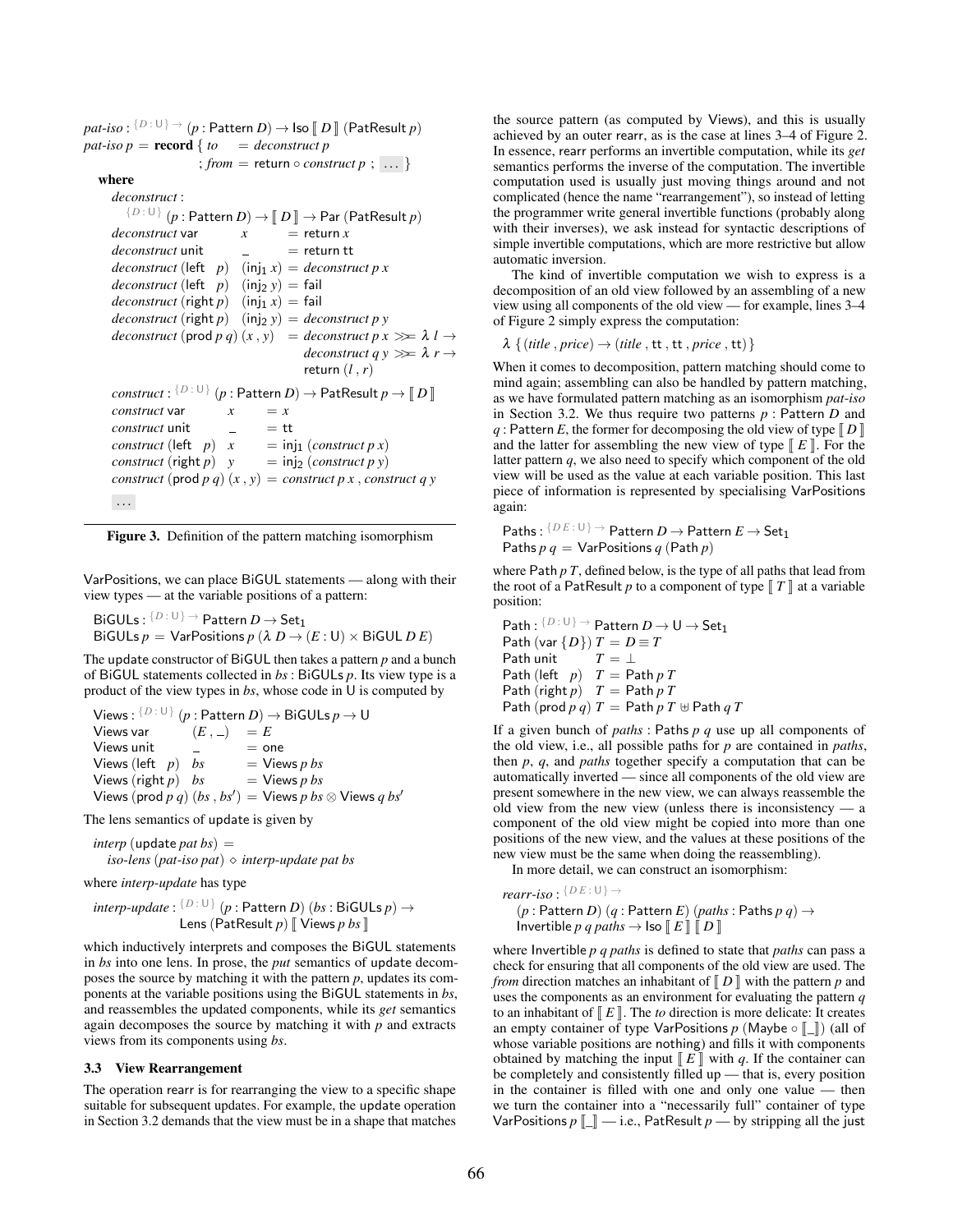tags, and use it as an environment for evaluating *p* to an inhabitant of  $\llbracket D \rrbracket$ .

We can now define the semantics of [rearr](#page-3-4). A natural choice is to use lens composition defined in [Section 2.2:](#page-2-1)

*[interp](#page-3-12)* ([rearr](#page-3-4)  $p$   $q$   $paths$   $b)$   $=$ *[interp](#page-3-12)*  $b \diamond$  *iso-[lens](#page-3-16)* (*[rearr](#page-5-11)-iso*  $p$   $q$   $paths$   $\dots$  )

This definition is not good enough, however. The reason is subtle: The intended *[put](#page-1-1)* semantics of [rearr](#page-3-4) is to transform the view and then use *b* with the new view, but the above semantics performs one extra step that uses the *[get](#page-1-0)* semantics of *b* to compute an intermediate source, which is then ignored according to the definition of *iso*-*[lens](#page-3-16)*. This extra step turns out to be not only redundant but also detrimental: It is possible that the *[put](#page-1-1)* semantics of *b* can accept sources that are not in the domain of its *[get](#page-1-0)* semantics (for example, when  $b$  is a [caseS](#page-3-10) with adaptive branches [\(Section 3.4\)](#page-6-0)), and when that is the case, the intended *[put](#page-1-1)* semantics of [rearr](#page-3-4) should compute successfully, while the above semantics will fail to compute due to the extra invocation of *[get](#page-1-0)*. We hence need to introduce a more specialised operator for composing a lens with an isomorphism:

<span id="page-6-1"></span>
$$
\exists \Delta_{-}: \{AB \ C:\} \exists \text{et} \} \rightarrow \text{Lens } AB \rightarrow \text{Iso } B C \rightarrow \text{Lens } A C
$$
\n
$$
l \triangleleft iso = \text{record}
$$
\n
$$
\{ put = \lambda ac \rightarrow \text{Iso.from} \ iso c \gg\equiv \text{Lens}.put la
$$
\n
$$
; get = \lambda a \rightarrow \text{Lens}.get la \gg\text{iso.} to iso ; ...
$$

Note that its *[put](#page-1-1)* does not invoke [Lens](#page-1-16).*[get](#page-1-0) l* on *a*. The semantics of [rearr](#page-3-4) can then be defined by

*[interp](#page-3-12)* ([rearr](#page-5-11) *p q paths b*) = *interp b*  $\triangleleft$  *rearr-iso p q paths* ...

This is still not the actual definition, in fact — note that the invertibility proof is omitted. To be able to supply the invertibility proof, *[interp](#page-3-12)* needs an additional argument consisting of invertibility proofs for all [rearr](#page-3-4) operations appearing in the program being interpreted. This additional argument is omitted from the presentation for brevity.

#### <span id="page-6-0"></span>3.4 Case Analysis on Source

The next construct [caseS](#page-3-10) is for doing case analysis on the source. The basic idea of [caseS](#page-3-10)'s semantics is to choose from a list of branches the first one that matches the source, and then execute the [BiGUL](#page-3-0) statement of that branch. It is, however, difficult to find a *[get](#page-1-0)* to pair with this *[put](#page-1-1)* semantics: The obvious *[get](#page-1-0)* which selects the first branch that matches its source argument does not work, because, when we consider *[PutGet](#page-1-2)*, it may well happen that the updated source produced by *[put](#page-1-1)* matches a different branch from the one matching the original source, and hence in general we would have to guarantee *[PutGet](#page-1-2)* for *[put](#page-1-1)* and *[get](#page-1-0)* coming respectively from any two branches, which is unmanageable. A more manageable solution is to insert a dynamic check at the end of *[put](#page-1-1)* to ensure that the updated source must match the same branch as the original source, which is the solution adopted by Foster et al.'s concrete conditional lens [\[8,](#page-11-3) Section 6.1].

#### 3.4.1 Enriching Source Case Analysis with Adaptive Branches

The above solution, however, is sometimes too restrictive in practice. For example, in our putback-based language BIYACC [\[28\]](#page-11-20) for generating well-behaved pairs of parsers and "reflective" printers, a program specifies how a printer updates a concrete syntax tree (the source) to become consistent with an abstract syntax tree (the view). The printer tries to retain the structure of a source wherever possible, but when the structure of the source is radically different from that of the view, we need to change the source completely, and this change of source structure would fail the aforementioned dynamic check that prevents branch switching. We therefore need a

more flexible case analysis on source. (See [Section 4](#page-9-0) for a simpler scenario where we also need this increased flexibility.)

Our solution is to add a special kind of branches called adaptive branches to source case analysis, in addition to normal branches. The two kinds of branches are defined by the following datatype:

```
data CaseSBranchType (SV:Set): Set_1 where
  normalLens S V \rightarrow \text{CaseSB}ranchType S Vadaptive : (S → Par S) → CaseSBranchType S V
```
<span id="page-6-4"></span>A [normal](#page-6-3) branch is just a lens, while an [adaptive](#page-6-4) branch is a source transformation. With each branch we also need to associate a decidable predicate on the source type specifying when a source matches the branch, so the complete definition of the type of branches is

<span id="page-6-5"></span>CaseSBranch : Set  $\rightarrow$  Set  $\rightarrow$  Set<sub>1</sub>

[CaseSBranch](#page-6-5)  $SV = (S \rightarrow \text{Par} \text{Bool}) \times \text{CaseS} \text{BranchType } SV$  $SV = (S \rightarrow \text{Par} \text{Bool}) \times \text{CaseS} \text{BranchType } SV$  $SV = (S \rightarrow \text{Par} \text{Bool}) \times \text{CaseS} \text{BranchType } SV$ 

The lens semantics of [caseS](#page-3-10) is then given by

 $caseS$ -*lens* :  $(S V : Set) \rightarrow List (CaseSBranch S V) \rightarrow Lens S V$  $(S V : Set) \rightarrow List (CaseSBranch S V) \rightarrow Lens S V$  $(S V : Set) \rightarrow List (CaseSBranch S V) \rightarrow Lens S V$  $(S V : Set) \rightarrow List (CaseSBranch S V) \rightarrow Lens S V$  $(S V : Set) \rightarrow List (CaseSBranch S V) \rightarrow Lens S V$ 

which is built from a list of branches.

### <span id="page-6-6"></span>3.4.2 The *put* and *get* Semantics

The *[put](#page-1-1)* and *[get](#page-1-0)* components of *[caseS](#page-7-1)*-*lens* are shown in [Figure 4.](#page-7-2) For the *[put](#page-1-1)* semantics, we might think of a source case analysis as still consisting mainly of normal branches, but we can now specify additional cases such that when a source matches none of the normal branches, the source can still be accepted, which is then transformed — or adapted — to one that will match a normal branch. More explicitly, the case analysis may be run twice: If a normal branch is chosen the first time, then the case analysis succeeds and we execute the branch; otherwise, we adapt the source and rerun the case analysis, and must match a normal branch this time. A single round of the case analysis is performed by the function *put*-*with*-*[adaptation](#page-7-3)*, which takes a continuation of type  $S \rightarrow$  [Par](#page-1-7) *S* that, when an adaptive branch is matched, is invoked on the adapted source. The *[put](#page-1-1)* semantics, which consists of up to two rounds of the case analysis, is *put*-*with*-*[adaptation](#page-7-3)* with a second instance of *put*-*with*-*[adaptation](#page-7-3)* as the continuation, and the continuation for the latter is the computation that always fails — that is, the second round cannot fall into an adaptive branch. In either round, if a normal branch is matched and executed, we must ensure that the updated source satisfies the predicate of the branch and also none of the predicates of the previous branches, so a subsequent execution of *[get](#page-1-0)* on the updated source — which chooses a branch in the same way as *[put](#page-1-1)* — will go through the same branch as *[put](#page-1-1)*, establishing *[PutGet](#page-1-2)*. In *put*-*with*-*[adaptation](#page-7-3)*, there is an accumulating parameter  $bs'$  keeping hold of the mismatched branches; if a normal branch is matched and executed, the function *check*-*[diversion](#page-7-4)* will be invoked to ensure that the updated source matches none of the branches in *bs'*.

The *[get](#page-1-0)* semantics, on the other hand, simply tries to match the source with each of the branches and execute the first matched branch if the branch is normal, or fail if the branch is adaptive. A quick reasoning for the behaviour about adaptive branches is as follows: An abstract reading of the well-behavedness laws says that the domain of *[get](#page-1-0)* must coincide with the range of updated sources produced by *[put](#page-1-1)*. Since a successfully updated source necessarily comes out from, and will again match, a normal branch, *[get](#page-1-0)* must fail for any source matching an adaptive branch.

*Example.* Of course, we still need to prove the well-behavedness properties to actually say that the *[put](#page-1-1)* and *[get](#page-1-0)* functions are defined correctly. But before doing so, let us look at a minimal example that uses adaptation. Suppose that the source is a natural number and the view has type  $\top$ . That is, there is no information in the view to be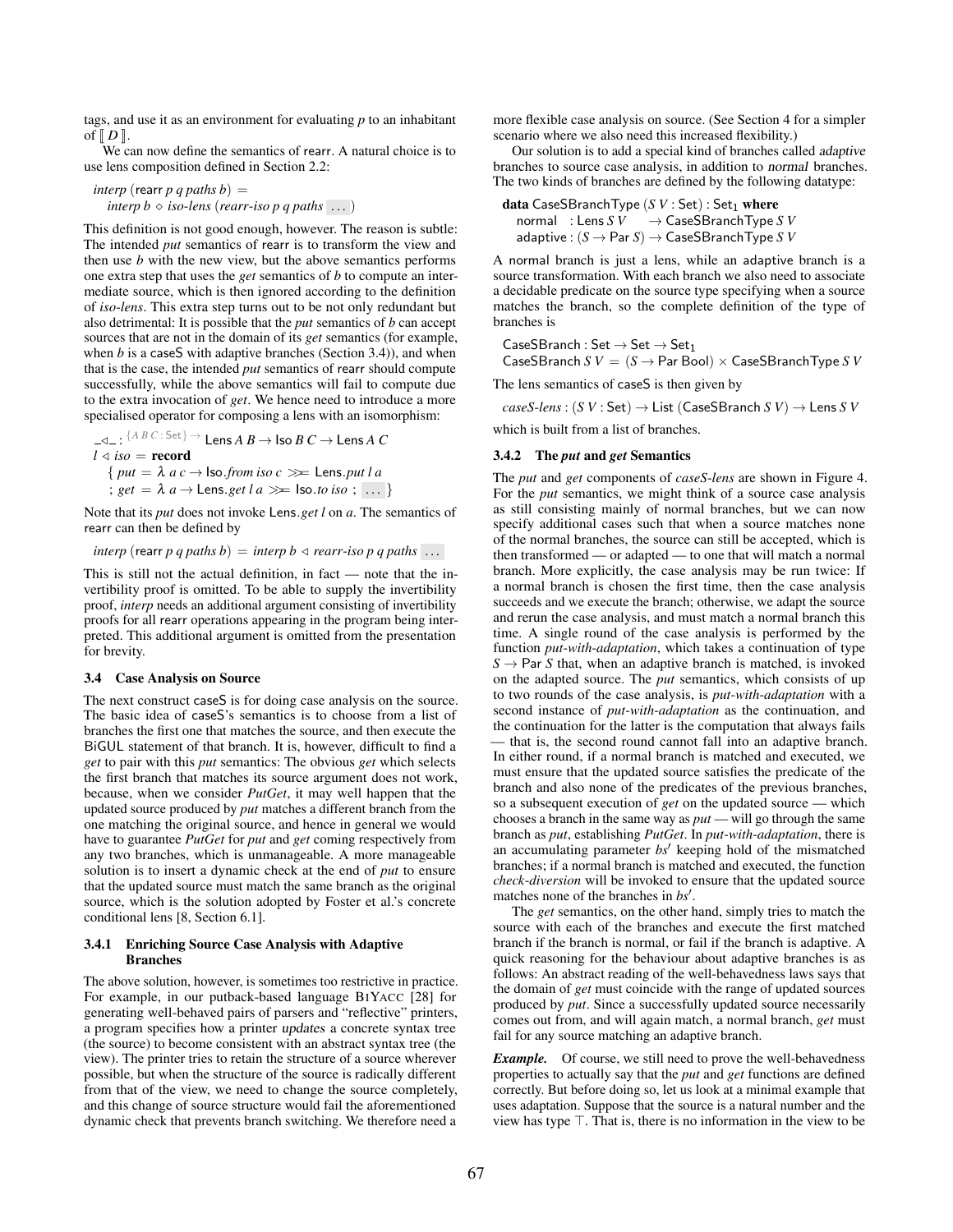<span id="page-7-5"></span><span id="page-7-4"></span><span id="page-7-3"></span><span id="page-7-1"></span> $caseS$ -*lens* :  $(SV : Set) \rightarrow List (CaseSBranch S V) \rightarrow Lens S V$  $(SV : Set) \rightarrow List (CaseSBranch S V) \rightarrow Lens S V$  $(SV : Set) \rightarrow List (CaseSBranch S V) \rightarrow Lens S V$  $(SV : Set) \rightarrow List (CaseSBranch S V) \rightarrow Lens S V$  $(SV : Set) \rightarrow List (CaseSBranch S V) \rightarrow Lens S V$ [caseS](#page-7-1)-lens S V bs = **record** {  $put = \lambda s v \rightarrow put-with-adaptation$  $put = \lambda s v \rightarrow put-with-adaptation$  $put = \lambda s v \rightarrow put-with-adaptation$  bs []  $s v (\lambda s' \rightarrow put-with-adaptation$  bs []  $s' v (\lambda \rightarrow fail))$  $s' v (\lambda \rightarrow fail))$  $s' v (\lambda \rightarrow fail))$ ;  $get = get bs ; ...$  $get = get bs ; ...$ where  $branch: \{l : \text{Level}\}$   $\{X : \mathsf{Set}\,l\} \rightarrow (\mathsf{Lens}\,S\,V \rightarrow X) \rightarrow ((S \rightarrow \mathsf{Par}\,S) \rightarrow X) \rightarrow \mathsf{CaseSBranchType} \rightarrow X$  $\{X : \mathsf{Set}\,l\} \rightarrow (\mathsf{Lens}\,S\,V \rightarrow X) \rightarrow ((S \rightarrow \mathsf{Par}\,S) \rightarrow X) \rightarrow \mathsf{CaseSBranchType} \rightarrow X$  $\{X : \mathsf{Set}\,l\} \rightarrow (\mathsf{Lens}\,S\,V \rightarrow X) \rightarrow ((S \rightarrow \mathsf{Par}\,S) \rightarrow X) \rightarrow \mathsf{CaseSBranchType} \rightarrow X$  $\{X : \mathsf{Set}\,l\} \rightarrow (\mathsf{Lens}\,S\,V \rightarrow X) \rightarrow ((S \rightarrow \mathsf{Par}\,S) \rightarrow X) \rightarrow \mathsf{CaseSBranchType} \rightarrow X$  $\{X : \mathsf{Set}\,l\} \rightarrow (\mathsf{Lens}\,S\,V \rightarrow X) \rightarrow ((S \rightarrow \mathsf{Par}\,S) \rightarrow X) \rightarrow \mathsf{CaseSBranchType} \rightarrow X$  $\{X : \mathsf{Set}\,l\} \rightarrow (\mathsf{Lens}\,S\,V \rightarrow X) \rightarrow ((S \rightarrow \mathsf{Par}\,S) \rightarrow X) \rightarrow \mathsf{CaseSBranchType} \rightarrow X$  $\{X : \mathsf{Set}\,l\} \rightarrow (\mathsf{Lens}\,S\,V \rightarrow X) \rightarrow ((S \rightarrow \mathsf{Par}\,S) \rightarrow X) \rightarrow \mathsf{CaseSBranchType} \rightarrow X$ *[branch](#page-7-5)f*  $g$  ([normal](#page-6-3)  $l$ ) =  $f$   $l$ *[branch](#page-7-5)f g* ([adaptive](#page-6-4)  $u$ ) = *g u check-diversion* : List ([CaseSBranch](#page-6-5)  $S$   $V$ )  $\rightarrow$   $S$   $\rightarrow$  [Par](#page-1-7)  $\top$ *check*-*[diversion](#page-7-4)* [] *s* = [return](#page-1-14) [tt](#page-3-23) *check-[diversion](#page-7-4)*  $((p, \_) :: bs) s = p s \gg \lambda$  *matched*  $\rightarrow$  **if** *matched* **then** [fail](#page-1-15) **else** *check-diversion bs s put-with-adaptation* : List ([CaseSBranch](#page-6-5) *S V*)  $\rightarrow$  List (CaseSBranch *S V*)  $\rightarrow$  *S*  $\rightarrow$  *V*  $\rightarrow$  (*S*  $\rightarrow$  [Par](#page-1-7) *S*)  $\rightarrow$  Par *S put-with-[adaptation](#page-7-3)* []  $bs' s v cont = fail$  $bs' s v cont = fail$ *put-with-[adaptation](#page-7-3)*  $((p, b) :: bs)$  *bs*<sup>*'*</sup> *s v cont* =  $p s \ggg \lambda$  *matched*  $\rightarrow$  **if** *matched* **then** *[branch](#page-7-5)* ( $\lambda$  *l*  $\rightarrow$  **[Lens](#page-1-16)**.*[put](#page-1-1) l s*  $v \ggg \lambda$  *s'*  $\rightarrow$  *p s'*  $\ggg \lambda$  *matched'*  $\rightarrow$ if  $\mathit{matched}'$  then  $\mathit{check\text{-}diversion}\mathit{bs}'\mathit{s}' \gg=(\lambda\perp\rightarrow \mathit{return}\mathit{s}')$  $\mathit{check\text{-}diversion}\mathit{bs}'\mathit{s}' \gg=(\lambda\perp\rightarrow \mathit{return}\mathit{s}')$  $\mathit{check\text{-}diversion}\mathit{bs}'\mathit{s}' \gg=(\lambda\perp\rightarrow \mathit{return}\mathit{s}')$  $\mathit{check\text{-}diversion}\mathit{bs}'\mathit{s}' \gg=(\lambda\perp\rightarrow \mathit{return}\mathit{s}')$  $\mathit{check\text{-}diversion}\mathit{bs}'\mathit{s}' \gg=(\lambda\perp\rightarrow \mathit{return}\mathit{s}')$  else [fail](#page-1-15))  $(\lambda u \rightarrow u s \gg = cont) b$ **else** put-with-[adaptation](#page-7-3) bs  $((p, b) :: bs')$  *s v* cont  $get$  : List ([CaseSBranch](#page-6-5)  $S V$ )  $\rightarrow$   $S \rightarrow$  [Par](#page-1-7) *V*  $get []$   $s = fail$  $s = fail$ *[get](#page-1-0)*  $((p, b)$ :: *bs*)  $s = p s \gg \lambda$  *matched*  $\rightarrow$  **if** *matched* **then** *[branch](#page-7-5)* ( $\lambda$  *l*  $\rightarrow$  [Lens](#page-1-16).*get l s*) ( $\lambda$   $\rightarrow$  [fail](#page-1-15)) *b* else *get bs s* . . .

<span id="page-7-2"></span>

put back. There is, however, a requirement that the source should be "normalised" to an even number. We can turn this requirement into a dynamic check by wrapping [skip](#page-3-7) in a [caseS](#page-3-10):

<span id="page-7-6"></span>[caseS](#page-3-10) (([return](#page-1-14) ◦ *[isEven](#page-7-6)* , [normal](#page-6-3) [skip](#page-3-7)) :: [])  $-$  *isEven* :  $\mathbb{N} \rightarrow$  Bool

Both the *[put](#page-1-1)* and *[get](#page-1-0)* semantics of this [BiGUL](#page-3-0) program compute successfully if and only if the input source is even. However, we can make *[put](#page-1-1)* also accept odd sources by adding an adaptive branch:

<span id="page-7-7"></span>*toEven* : [BiGUL](#page-3-0) ([k](#page-4-11) N) [one](#page-4-1)  $toEven = caseS$  $toEven = caseS$  $toEven = caseS$ (([return](#page-1-14) ◦ *[isEven](#page-7-6)* , [normal](#page-6-3) [skip](#page-3-7)) ::  $((\lambda \rightarrow$  [return](#page-1-14) true), [adaptive](#page-6-4)  $(\lambda n \rightarrow$  return  $(n - 1))$ : [])

That is, normally we expect the source to be an even number, but if an odd source does show up, *[put](#page-1-1)* will be capable of "normalising" it: The odd source will fall into the second [adaptive](#page-7-8) branch and get transformed into an even number, which will then match the first [normal](#page-7-9) branch, and be returned as the updated source.

#### 3.4.3 Sketch of the Well-Behavedness Proofs

As explained in [Section 2.2,](#page-2-1) the well-behavedness proofs for *[caseS](#page-7-1)*-*lens* proceed by analysing all possible ways for *[put](#page-1-1)* or *[get](#page-1-0)* to compute successfully, and then showing how their successful computation guarantees successful computation of the corresponding *[get](#page-1-0)* or *[put](#page-1-1)*. The only slight complication about *[caseS](#page-7-1)*-*lens* is that *put*-*with*-*[adaptation](#page-7-3)* has an accumulating parameter, which implies that we need to prove generalised versions of the well-behavedness statements. For *[PutGet](#page-1-2)*, the main statement we prove is

*PutGet*-*with*-*adaptation* :

(*bs bs*<sup>0</sup> : List ([CaseSBranch](#page-6-5) *S V*))  $\{s s' : S\}$   $\{v : V\}$   $\{cont : S \rightarrow \text{Par } S \} \rightarrow$  $\{cont : S \rightarrow \text{Par } S \} \rightarrow$  $\{cont : S \rightarrow \text{Par } S \} \rightarrow$  $({s : S} \rightarrow (cont s \rightarrow s') \rightarrow (get (revcat bs' bs) s' \rightarrow v)) \rightarrow$  $({s : S} \rightarrow (cont s \rightarrow s') \rightarrow (get (revcat bs' bs) s' \rightarrow v)) \rightarrow$  $({s : S} \rightarrow (cont s \rightarrow s') \rightarrow (get (revcat bs' bs) s' \rightarrow v)) \rightarrow$  $(\text{put-with-}adaptation\ bs\ bs\ s\ v\ cont\ \mapsto\ s') \rightarrow$  $(\text{put-with-}adaptation\ bs\ bs\ s\ v\ cont\ \mapsto\ s') \rightarrow$  $(\text{put-with-}adaptation\ bs\ bs\ s\ v\ cont\ \mapsto\ s') \rightarrow$  $\left(\text{get} \left(\text{revcat}\, \text{bs}^{\prime}\, \text{bs}\right) \text{ s}^{\prime} \leftrightarrow \nu\right)$  $\left(\text{get} \left(\text{revcat}\, \text{bs}^{\prime}\, \text{bs}\right) \text{ s}^{\prime} \leftrightarrow \nu\right)$  $\left(\text{get} \left(\text{revcat}\, \text{bs}^{\prime}\, \text{bs}\right) \text{ s}^{\prime} \leftrightarrow \nu\right)$ 

where *[revcat](#page-7-10)* is defined by

```
\mathit{revcat}: \{\textrm{$l$}: \textrm{Level} \}} \{ A:\mathsf{Set}\,{\overline{l}} \} \rightarrow \mathsf{List}\,A \rightarrow \mathsf{List}\,A \rightarrow \mathsf{List}\,A \}revcat [] ys = ys
revcat (x:: xs) ys = revcat xs (x:: ys)
```
which is the usual way of implementing linear-time list reversal, and coincides with how branches are moved from *bs* to *bs'* in *put-with-[adaptation](#page-7-3). [PutGet](#page-1-2)* is then proved by setting  $bs'$  to [] and applying *PutGet*-*with*-*adaptation* to itself in a way similar to how we define *[put](#page-1-1)* in terms of *put*-*with*-*[adaptation](#page-7-3)*. For *[GetPut](#page-1-3)*, the generalisation we need is relatively simpler:

*GetPut*-*with*-*adaptation* : (*bs bs*<sup>0</sup> : List ([CaseSBranch](#page-6-5) *S V*))  $\{ cont : S \rightarrow \textsf{Par}\ S\}$  $\{ cont : S \rightarrow \textsf{Par}\ S\}$  $\{ cont : S \rightarrow \textsf{Par}\ S\}$   $\{s : S\}$   $\{v : V\}$   $\rightarrow$ (*check*-*[diversion](#page-7-4) bs*<sup>0</sup> *s* [7→](#page-2-2) [tt](#page-3-23)) →  $(\text{get } bs \text{ } s \mapsto \text{ } v) \rightarrow (\text{put-with-}adaptation \text{ } bs \text{ } bs \text{ } s \text{ } v \text{ } cont \mapsto s)$  $(\text{get } bs \text{ } s \mapsto \text{ } v) \rightarrow (\text{put-with-}adaptation \text{ } bs \text{ } bs \text{ } s \text{ } v \text{ } cont \mapsto s)$  $(\text{get } bs \text{ } s \mapsto \text{ } v) \rightarrow (\text{put-with-}adaptation \text{ } bs \text{ } bs \text{ } s \text{ } v \text{ } cont \mapsto s)$ 

 $GetPut$  is then proved by setting  $bs'$  to  $[]$ , in which case the premise about *check*-*[diversion](#page-7-4)* becomes trivially true.

#### 3.4.4 Fitting the Lens to the Interpreter

The final step is to define a corresponding constructor, [caseS](#page-3-10), in the [BiGUL](#page-3-0) datatype. We start with defining a variant of [CaseSBranchType](#page-6-2) whose source and view type parameters are codes from the universe [U](#page-4-0) [\(Section 3.2\)](#page-3-3) and whose [normal](#page-7-9) constructor takes a [BiGUL](#page-3-0) statement instead of a [Lens](#page-1-16):

```
data CaseSBranchType<sup>B</sup> U): Set<sub>1</sub> where
  BiGULCaseSBranchType}^\mathsf{B}\, S\, Vadaptive : ParCaseSBranchType}^{\mathbf{B}} S V
```
<span id="page-7-8"></span>and also a variant of [CaseSBranch](#page-6-5):

<span id="page-7-0"></span> $\mathsf{CaseSBranch}^{\mathsf{B}}: \mathsf{U} \to \mathsf{U} \to \mathsf{Set}_1$  $\mathsf{CaseSBranch}^{\mathsf{B}}: \mathsf{U} \to \mathsf{U} \to \mathsf{Set}_1$  $\mathsf{CaseSBranch}^{\mathsf{B}}: \mathsf{U} \to \mathsf{U} \to \mathsf{Set}_1$ [CaseSBranch](#page-7-0)<sup>B</sup>  $SV =$  $(\parallel S\parallel \rightarrow \textsf{Par} \text{Bool}) \times \textsf{CaseSBranchType}^{\textsf{B}} S$  $(\parallel S\parallel \rightarrow \textsf{Par} \text{Bool}) \times \textsf{CaseSBranchType}^{\textsf{B}} S$  $(\parallel S\parallel \rightarrow \textsf{Par} \text{Bool}) \times \textsf{CaseSBranchType}^{\textsf{B}} S$  $(\parallel S\parallel \rightarrow \textsf{Par} \text{Bool}) \times \textsf{CaseSBranchType}^{\textsf{B}} S$  $(\parallel S\parallel \rightarrow \textsf{Par} \text{Bool}) \times \textsf{CaseSBranchType}^{\textsf{B}} S$  *V*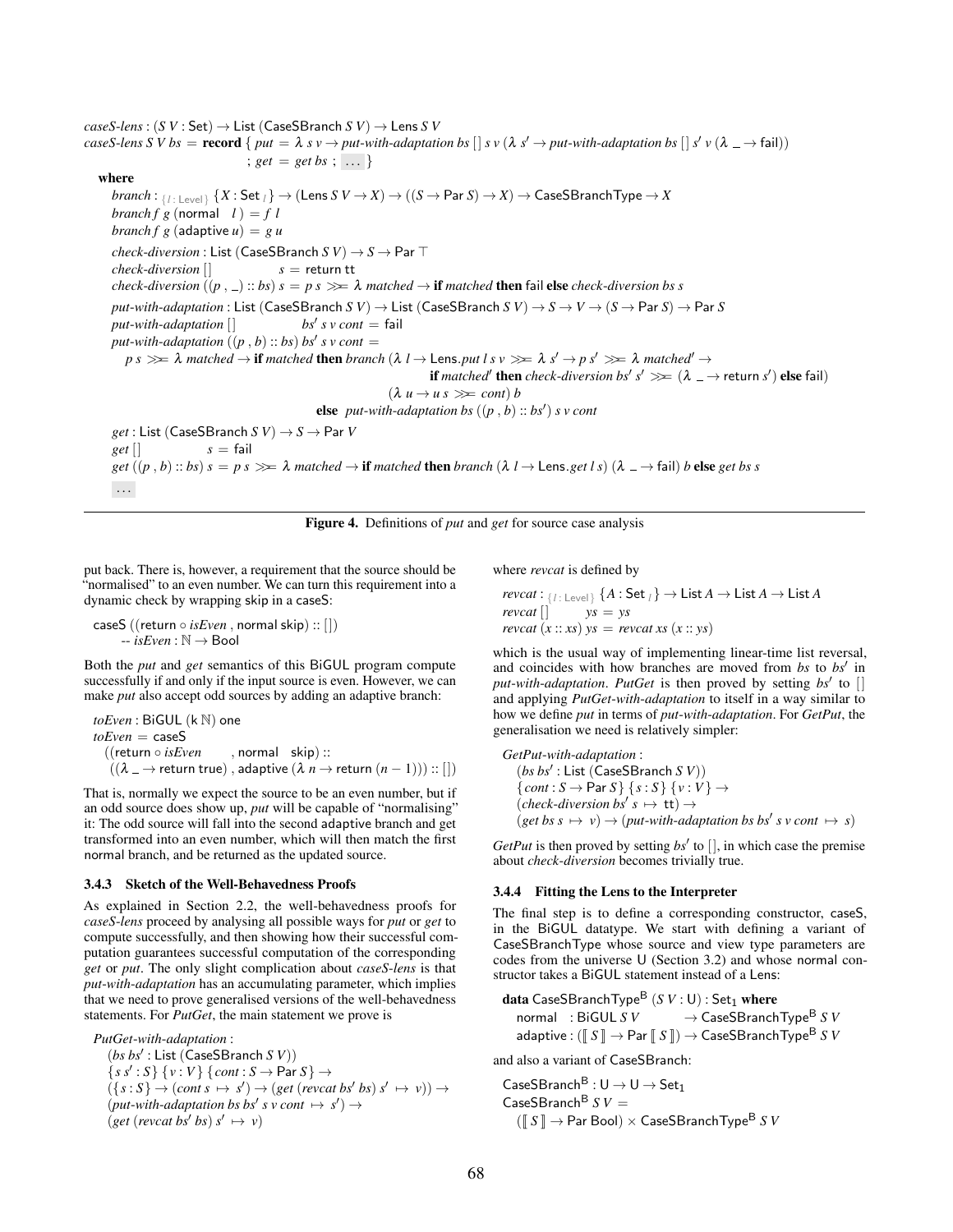<span id="page-8-2"></span>-- Assume *S* : Set and *V* : Set  $get\text{-}with\text{-}check: (V \rightarrow \text{Par } \text{Bool}) \rightarrow \text{Lens } S \text{ } V \rightarrow S \rightarrow \text{Par } V$  $get\text{-}with\text{-}check: (V \rightarrow \text{Par } \text{Bool}) \rightarrow \text{Lens } S \text{ } V \rightarrow S \rightarrow \text{Par } V$  $get\text{-}with\text{-}check: (V \rightarrow \text{Par } \text{Bool}) \rightarrow \text{Lens } S \text{ } V \rightarrow S \rightarrow \text{Par } V$  $get\text{-}with\text{-}check: (V \rightarrow \text{Par } \text{Bool}) \rightarrow \text{Lens } S \text{ } V \rightarrow S \rightarrow \text{Par } V$  $get\text{-}with\text{-}check: (V \rightarrow \text{Par } \text{Bool}) \rightarrow \text{Lens } S \text{ } V \rightarrow S \rightarrow \text{Par } V$ *get-with-[check](#page-8-2)*  $p \, l \, s =$  [Lens](#page-1-16).*[get](#page-1-0)*  $l \, s \gg \lambda \, v \rightarrow$  $p v \gg \lambda$  *matched*  $\rightarrow$ if *matched* then [return](#page-1-14) *v* else [fail](#page-1-15)  $put: (bs: List (Case VBranch S V)) \rightarrow S \rightarrow V \rightarrow Par S$  $put: (bs: List (Case VBranch S V)) \rightarrow S \rightarrow V \rightarrow Par S$  $put: (bs: List (Case VBranch S V)) \rightarrow S \rightarrow V \rightarrow Par S$  $put \begin{bmatrix} \cdot & \cdot & \cdot \\ \cdot & \cdot & \cdot \end{bmatrix}$ *put*  $((p, l) :: bs) s v =$  $p \vee \gg \lambda$  *matched*  $\rightarrow$ if *matched* then [Lens](#page-1-16).*[put](#page-1-1) l s v* else *put bs s*  $v \gg \lambda$  *s'*  $\rightarrow$  $\textsf{catch}\ (\textit{get-with-check}\ p\ \textit{ls}')\ (\lambda = \rightarrow \textsf{fail})$  $\textsf{catch}\ (\textit{get-with-check}\ p\ \textit{ls}')\ (\lambda = \rightarrow \textsf{fail})$  $\textsf{catch}\ (\textit{get-with-check}\ p\ \textit{ls}')\ (\lambda = \rightarrow \textsf{fail})$  $\textsf{catch}\ (\textit{get-with-check}\ p\ \textit{ls}')\ (\lambda = \rightarrow \textsf{fail})$  $\textsf{catch}\ (\textit{get-with-check}\ p\ \textit{ls}')\ (\lambda = \rightarrow \textsf{fail})$  $\textsf{catch}\ (\textit{get-with-check}\ p\ \textit{ls}')\ (\lambda = \rightarrow \textsf{fail})$  $\textsf{catch}\ (\textit{get-with-check}\ p\ \textit{ls}')\ (\lambda = \rightarrow \textsf{fail})$ ([return](#page-1-14) *s* 0 )  $get : (bs : List (Case VBranch S V)) \rightarrow S \rightarrow Par V$  $get : (bs : List (Case VBranch S V)) \rightarrow S \rightarrow Par V$  $get : (bs : List (Case VBranch S V)) \rightarrow S \rightarrow Par V$  $get \begin{bmatrix} \cdot & s = \text{fail} \end{bmatrix}$  $get \begin{bmatrix} \cdot & s = \text{fail} \end{bmatrix}$  $get \begin{bmatrix} \cdot & s = \text{fail} \end{bmatrix}$ 

*get*  $((p, l) :: bs) s =$ [catch](#page-8-4) (*get*-*with*-*[check](#page-8-2) p l s*) [return](#page-1-14)  $(\text{get bs s} \gg \lambda v \rightarrow p v \gg \lambda \text{ matched} \rightarrow$ 

<span id="page-8-6"></span>if *matched* then [fail](#page-1-15) else [return](#page-1-14) *v*)

Figure 5. Definitions of *[put](#page-1-1)* and *[get](#page-1-0)* for view case analysis

As shown in [Figure 1,](#page-3-1) the [caseS](#page-3-10) constructor of [BiGUL](#page-3-0) takes a list of [CaseSBranch](#page-7-0)Bs. Its interpretation is, unsurprisingly, *[caseS](#page-7-1)*-*lens*:

# mutual

```
. . .
interpcaseS \{S\} \{V\} bs) =
   caseS-lens \llbracket S \rrbracket \llbracket V \rrbracket (interp-caseS bs)
 . . .
\emph{interp-case} S: \ ^{\{S\,V\colon \cup\} \to}CaseSBranch<sup>B</sup> S V ) \toList CaseSBranch}} \left[ \begin{matrix} S \\ \end{matrix} \right] \left[ \begin{matrix} V \\ \end{matrix} \right]<br>= \begin{matrix} \cdot \\ \cdot \end{matrix}interpcases []
interpnormal } b \qquad )::bs) =(p , normal (interp b)) :: interp-caseS bs
interpadaptive } u) : b s) =(p , adaptive u ) :: interp-caseS bs
```
The helper function *[interp](#page-8-5)*-*caseS* simply maps *[interp](#page-3-12)* into the normal branches. To help AGDA see that *[interp](#page-3-12)* is terminating, though, we need to define *[interp](#page-8-5)*-*caseS* explicitly (instead of using the standard *map* function on lists) and put the definition along with *[interp](#page-3-12)* in a mutual block.

#### <span id="page-8-0"></span>3.5 Case Analysis on View

For [caseV](#page-3-11), we still try to match the view with a list of branches, and execute the first branch that matched, like for [caseS](#page-3-10). Unlike [caseS](#page-3-10), though, there are no adaptive branches for [caseV](#page-3-11), so the definition of branches is more straightforward:

<span id="page-8-3"></span>CaseVBranch : Set  $\rightarrow$  Set  $\rightarrow$  Set<sub>1</sub> [CaseVBranch](#page-8-3)  $SV = (V \rightarrow \text{Par} \text{Bool}) \times \text{Lens } SV$  $SV = (V \rightarrow \text{Par} \text{Bool}) \times \text{Lens } SV$  $SV = (V \rightarrow \text{Par} \text{Bool}) \times \text{Lens } SV$  $SV = (V \rightarrow \text{Par} \text{Bool}) \times \text{Lens } SV$  $SV = (V \rightarrow \text{Par} \text{Bool}) \times \text{Lens } SV$ 

The lens semantics we assign to [caseV](#page-3-11) then has type

 $caseV$ *-lens* :  $(SV : Set) \rightarrow List (CaseVBranch S V) \rightarrow Lens S V$  $(SV : Set) \rightarrow List (CaseVBranch S V) \rightarrow Lens S V$  $(SV : Set) \rightarrow List (CaseVBranch S V) \rightarrow Lens S V$  $(SV : Set) \rightarrow List (CaseVBranch S V) \rightarrow Lens S V$  $(SV : Set) \rightarrow List (CaseVBranch S V) \rightarrow Lens S V$ 

Its *[put](#page-1-1)* and *[get](#page-1-0)* are shown in [Figure 5.](#page-8-6) The definition of *[put](#page-1-1)* is basically what one would expect. As for *[get](#page-1-0)*, there is no obvious way to decide which branch to go — unlike *[put](#page-1-1)*, we are not given a view to match with the branches. Here we try to execute each of the branches until we reach one that computes a view successfully, which is the approach taken by Pacheco et al. [\[24\]](#page-11-10). This requires [Par](#page-1-7) to be extended with one more constructor:

<span id="page-8-4"></span>
$$
\mathsf{catch}: {}^{\{A\,B\,:\,\mathsf{Set}\}}\to\mathsf{Par}\,A\to(A\to\mathsf{Par}\,B)\to\mathsf{Par}\,B\to\mathsf{Par}\,B
$$

interpreted by

*[runPar](#page-2-3)* ([catch](#page-8-4) *mx f my*) with *[runPar](#page-2-3) mx*  $runPar$  ([catch](#page-8-4)  $mx f my$ ) | [just](#page-1-9)  $x = runPar(f x)$  $runPar$  ([catch](#page-8-4)  $mx f my$ ) | [nothing](#page-1-10) =  $runPar$  *my* 

That is, [catch](#page-8-4)  $mx f$  *my* behaves like  $mx \gg f$  when  $mx$  computes successfully, or becomes *my* when *mx* fails. Execution of *[get](#page-1-0)* can then be specified to try subsequent branches if the current branch fails to compute.

*Example.* Suppose that the source is a natural number and the view is  $\top \oplus \top$ , and the source should be even if the view is inj<sub>1</sub[>](#page-3-21) [tt](#page-3-23), or odd if the view is [inj](#page-4-10)<sub>2</sub> [tt](#page-3-23). To establish this relationship, we can use the *[toEven](#page-7-7)* program presented at the end of [Section 3.4.2](#page-6-6) and an analogous program *toOdd* inside a [caseV](#page-3-11):

<span id="page-8-8"></span><span id="page-8-7"></span> $\mathsf{caseV}\;((\mathsf{return} \circ \mathit{isInj}_1\;,\quad \mathsf{\text{-} isInj}_1: \{{^{\{A\,B\;:\; \mathsf{Set}\; \}} \to A \;\uplus\; B \to \mathsf{Bool}}$  $\mathsf{caseV}\;((\mathsf{return} \circ \mathit{isInj}_1\;,\quad \mathsf{\text{-} isInj}_1: \{{^{\{A\,B\;:\; \mathsf{Set}\; \}} \to A \;\uplus\; B \to \mathsf{Bool}}$  $\mathsf{caseV}\;((\mathsf{return} \circ \mathit{isInj}_1\;,\quad \mathsf{\text{-} isInj}_1: \{{^{\{A\,B\;:\; \mathsf{Set}\; \}} \to A \;\uplus\; B \to \mathsf{Bool}}$  $\mathsf{caseV}\;((\mathsf{return} \circ \mathit{isInj}_1\;,\quad \mathsf{\text{-} isInj}_1: \{{^{\{A\,B\;:\; \mathsf{Set}\; \}} \to A \;\uplus\; B \to \mathsf{Bool}}$  $\mathsf{caseV}\;((\mathsf{return} \circ \mathit{isInj}_1\;,\quad \mathsf{\text{-} isInj}_1: \{{^{\{A\,B\;:\; \mathsf{Set}\; \}} \to A \;\uplus\; B \to \mathsf{Bool}}$  $\mathsf{caseV}\;((\mathsf{return} \circ \mathit{isInj}_1\;,\quad \mathsf{\text{-} isInj}_1: \{{^{\{A\,B\;:\; \mathsf{Set}\; \}} \to A \;\uplus\; B \to \mathsf{Bool}}$  $\mathsf{caseV}\;((\mathsf{return} \circ \mathit{isInj}_1\;,\quad \mathsf{\text{-} isInj}_1: \{{^{\{A\,B\;:\; \mathsf{Set}\; \}} \to A \;\uplus\; B \to \mathsf{Bool}}$ [rearr](#page-3-4) ([left](#page-4-14) [unit](#page-4-8)) [unit](#page-4-8) [tt](#page-3-23) *[toEven](#page-7-7)*) ::  $((\lambda \rightharpoonup \rightarrow$  [return](#page-1-14) true), [rearr](#page-3-4) ([right](#page-4-15) [unit](#page-4-8)) [unit](#page-4-8) [tt](#page-3-23) *[toOdd](#page-8-8)* ) :: [])

If the view is [inj](#page-4-9)<sub>1</sub> [tt](#page-3-23), we rearrange it to tt and invoke *[toEven](#page-7-7)* to update the source to an even number; the case where the view is [inj](#page-4-10)<sub>2</sub> [tt](#page-3-23) is analogous. This is a common pattern for [caseV](#page-3-11) (which will appear again in [Section 4\)](#page-9-0): Each branch begins with a view rearrangement which gets rid of some information that has been used to choose this branch, and then uses a [caseS](#page-3-10) to update the source to correspond to the view. As for the *[get](#page-1-0)* semantics, an even source will successfully compute to [tt](#page-3-23) through  $toEven$  and then to  $inj_1$  $inj_1$  tt by the rearrangement, while an odd source will fail to compute through *[toEven](#page-7-7)* and fall to the second branch, eventually producing [inj](#page-4-10)<sub>2</sub> [tt](#page-3-23).

*Well-behavedness.* For the well-behavedness properties, *[PutGet](#page-1-2)* is the more difficult one to establish, as we cannot easily guarantee that executing *[put](#page-1-1)* followed by *[get](#page-1-0)* will both go through the same branch. Our compromised solution is to make *[put](#page-1-1)* do an expensive check after a branch is matched and executed, requiring that the *[get](#page-1-0)* for each of the previous branches must fail. For the programmer, this means that, in order for a [caseV](#page-3-11) to be able to pass this check, the ranges of the *[put](#page-1-1)* semantics of the branches (which coincide with the domains of *[get](#page-1-0)*) should be disjoint.

#### <span id="page-8-1"></span>3.6 List Alignment

For the semantics of [align](#page-3-9), which is the key operation used in [Figure 2](#page-4-5) (and in the BIFLUX language [\[25\]](#page-11-11)), we employ a particular parametrised strategy for updating a list of sources of type *S* with a list of views of type *V*, which tries to align/match the sources with the views, synchronise the matched pairs of sources and views by an inner lens, and process the unmatched sources and views in some programmer-specified ways. The purpose of [align](#page-3-9) is similar to Barbosa et al.'s matching lenses [\[2\]](#page-11-1), but we do not intend [align](#page-3-9) to be as expressive as matching lenses yet — a few of the design choices made below will appear somewhat arbitrary and inflexible, but the semantics is already interesting enough such that formal verification is desirable.

The lens semantics of [align](#page-3-9) has type

*align*-*lens* : {*S V* : Set} →  $(source-condition: S \rightarrow Par \, Bool)$  $(source-condition: S \rightarrow Par \, Bool)$  $(source-condition: S \rightarrow Par \, Bool)$  $(matching-condition: S \rightarrow V \rightarrow Par Bool)$  $(matching-condition: S \rightarrow V \rightarrow Par Bool)$  $(matching-condition: S \rightarrow V \rightarrow Par Bool)$ (*l* : [Lens](#page-1-16) *S V*)  $(\text{create}: V \rightarrow \text{Par } S)$  $(\text{create}: V \rightarrow \text{Par } S)$  $(\text{create}: V \rightarrow \text{Par } S)$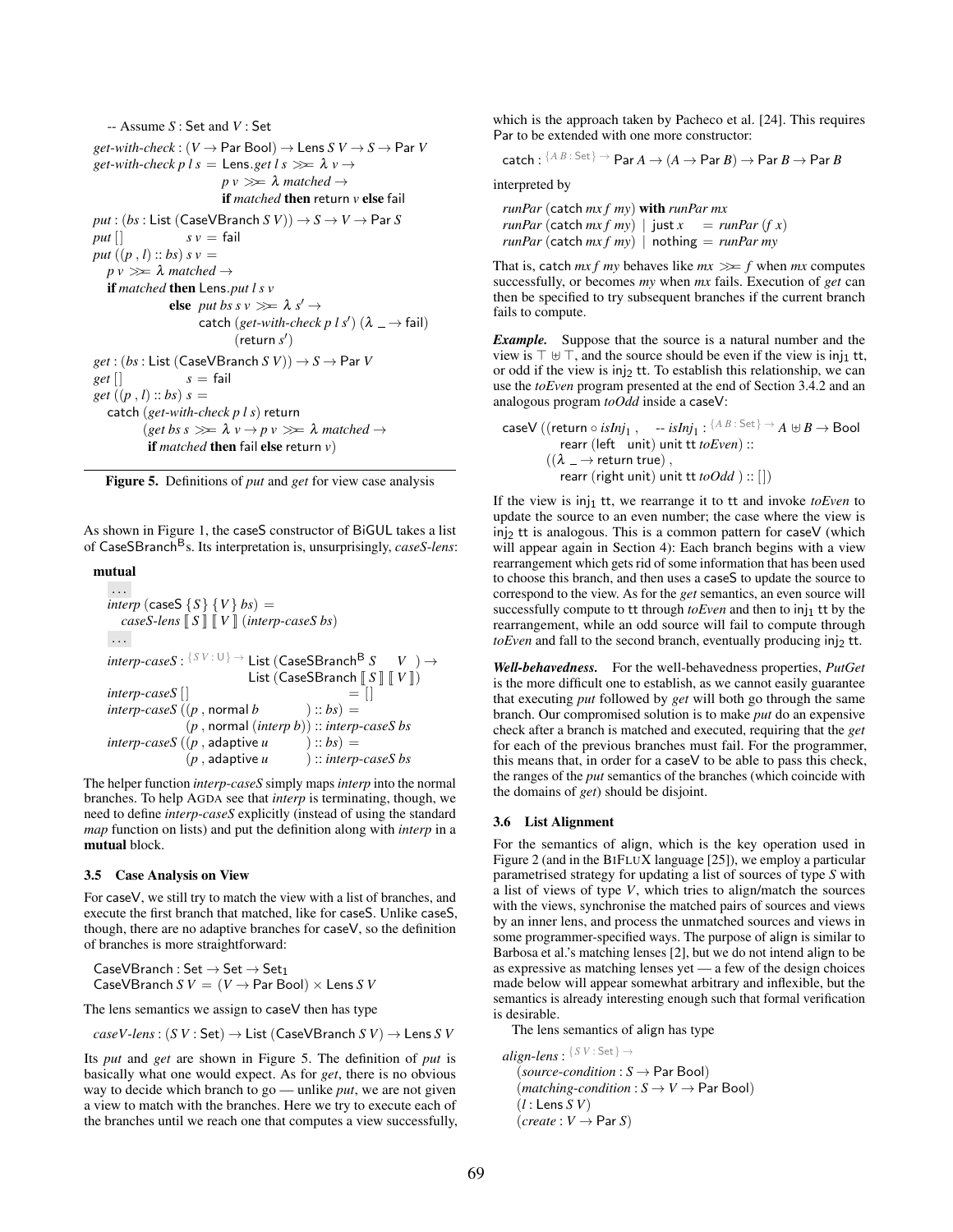$(conced: S \rightarrow \text{Par} (\text{Maybe } S)) \rightarrow$  $(conced: S \rightarrow \text{Par} (\text{Maybe } S)) \rightarrow$  $(conced: S \rightarrow \text{Par} (\text{Maybe } S)) \rightarrow$  $(conced: S \rightarrow \text{Par} (\text{Maybe } S)) \rightarrow$  $(conced: S \rightarrow \text{Par} (\text{Maybe } S)) \rightarrow$ [Lens](#page-1-16) (List *S*) (List *V*)

To explain its *[put](#page-1-1)* semantics more concretely, below we will use the program in [Figure 2](#page-4-5) to put the view list

("Pottery" , 850) :: ("Hiking" , 550) :: []

into the source list

|          |          | $("Pottery", "Rowling", 2016, 950, true)$ : |
|----------|----------|---------------------------------------------|
|          |          | ("Habits", "Tolkien", 1937, 450, true):     |
| ("Nanny" | ."Lewis" | $, 2016, 650,$ true) $::[]$                 |

step by step.

- First, from the source list we can select a sub-list that we intend to align with the views by specifying a decidable predicate *source-condition* :  $S \rightarrow$  [Par](#page-1-7) Bool. For our example, the sub-list consists of the entries for the books Pottery and Nanny.
- The sub-list of sources satisfying *source*-*condition* are then aligned with the list of views by finding pairs of source and view satisfying a given binary predicate *matching*-*condition* :  $S \rightarrow V \rightarrow$  [Par](#page-1-7) Bool. The matching order is fixed in our strategy: For each view we find the first matching source that has not been matched with a previous view. For our example, there is one matching pair, namely the source and view entries for Pottery.
- On each matched pair of source and view we execute an inner lens *l* : [Lens](#page-1-16) *S V* to update the source with the view. For our example, *l* updates the title and price, so the price of Pottery is set to 850 in the updated source.
- For unmatched views, we should create corresponding sources in the source list (so a subsequent *[get](#page-1-0)* can produce these views). This is done by first applying a programmer-specified function *create* :  $V \rightarrow$  [Par](#page-1-7) *S* to the view to create a temporary source, and then updating this source with the view by *l*. For our example, Hiking in an unmatched view, so we create a temporary source and update its title and price to "Hiking" and 550 respectively, producing an entry

("Hiking" , "(to be updated)" , 2016 , 550 , true)

- For unmatched sources, we can choose to simply delete them or transform them such that they do not satisfy *source*-*condition*. This is specified by a function *conceal* :  $S \rightarrow$  [Par](#page-1-7) ([Maybe](#page-1-8) *S*): An unmatched source is deleted if applying *conceal* to it produces [nothing](#page-1-10), or transformed if *conceal* produces a new source wrapped in [just](#page-1-9). For our example, Nanny is an unmatched source, and we conceal the entry by setting its *instock* flag to false. These transformed sources can be placed anywhere in the source list; currently we simply place all of them towards the front of the list.
- Finally, the list of updated sources is merged with those not satisfying *source*-*condition* in the beginning. The merging order is chosen such that *[GetPut](#page-1-3)* can be established automatically. For our example, the resulting list is

| ("Nanny") | ."Lewis".              | $, 2016, 650, false$ :                              |
|-----------|------------------------|-----------------------------------------------------|
|           | ("Habits", "Tolkien"   | $, 1937, 450,$ true):                               |
|           | ("Pottery", "Rowling") | $, 2016, 850,$ true) ::                             |
|           |                        | ("Hiking", "(to be updated)", $2016, 550$ , true):: |

The corresponding *[get](#page-1-0)* semantics extracts from the input source list all the sources satisfying *source*-*condition* and then uses [Lens](#page-1-16).*[get](#page-1-0) l* to get a list of views from these sources. For example, running the *[get](#page-1-0)* direction of [Figure 2](#page-4-5) on the updated source above will first extract the entries for Pottery and Hiking, and then get their title and price, producing the view list we started with (and thus conforming to the *[PutGet](#page-1-2)* law).

To guarantee well-behavedness, a few checks about *l* and *conceal* need to be inserted: After a pair of source and view are synchronised by *l*, the updated pair should again satisfy *matching*-*condition*, and also the updated source should still satisfy *source*-*condition*. And a source produced by *conceal* must not satisfy *source*-*condition*. The program in [Figure 2](#page-4-5) is written such that these checks will always be successful: Since the lens *l* updates the title, the *matching*-*condition* — which compares the titles — will definitely hold for the updated source and view. Also, the updated source will continue to satisfy *source*-*condition* because the publication year and *instock* flag are not changed by *l*. Finally, *conceal* sets the *instock* flag to false, necessarily invalidating *source*-*condition*.

# <span id="page-9-0"></span>4. A Showcase Example: Transatlantic Corporation

In this section we look at an example in detail, which requires nontrivial putback logic, in particular involving [caseS](#page-3-10) and [caseV](#page-3-11). Suppose that a transatlantic corporation regularly relocates employees between its UK and US offices, and pays them in the local currency. The payroll database stores for each employee their name, salary (a number interpreted as pounds or dollars depending on which country the employee works in), and current office location:

<span id="page-9-6"></span><span id="page-9-2"></span><span id="page-9-1"></span>*Employee* = *[Name](#page-9-1)* [⊗](#page-4-13) (*[Salary](#page-9-2)* [⊗](#page-4-13) *[Location](#page-9-3)*) : [U](#page-4-0)

where *Name* : [U](#page-4-0) and *Salary* : [U](#page-4-0) are datatypes representing name and salary encoded as elements of [U](#page-4-0) (e.g., [k](#page-4-11) String and [k](#page-4-11) N). *[Location](#page-9-3)* is defined as a disjoint sum:

<span id="page-9-5"></span><span id="page-9-4"></span><span id="page-9-3"></span>*Location* = *[UKLocation](#page-9-4)* [⊕](#page-4-12) *[USLocation](#page-9-5)* : [U](#page-4-0)

where *UKLocation* : [U](#page-4-0) and *USLocation* : [U](#page-4-0) are, again, encoded datatypes representing UK and US office locations. To manage relocation, we extract from the payroll database each employee's current office location:

<span id="page-9-7"></span>*Office* = *[Name](#page-9-1)* [⊗](#page-4-13) *[Location](#page-9-3)* : [U](#page-4-0)

We would like to add, remove, or relocate employees by modifying the extracted list and put the modified list back to the payroll database. Most interestingly, when an employee is relocated to a different country, their salary should also be converted to the local currency. Below we describe this putback logic in [BiGUL](#page-3-0).

At top level, we align a list of *[Employee](#page-9-6)*s with a list of *[Office](#page-9-7)*s:

```
relocate-employees : BiGUL (list Employee) (list Office)
relocate-employees = align
  (\lambda = \rightarrowreturn true)
  return (same == vname) \})relocate-employee
  return ("", 0, loc) \})(\lambda = \rightarrowreturn nothing)
```
We are considering all *[Employee](#page-9-6)*s in the list, so the source condition is always true. Entries from the two lists are matched by employee name. Pairs of matched *[Employee](#page-9-6)* and *[Office](#page-9-7)* are synchronised by an inner [BiGUL](#page-3-0) statement *relocate*-*[employee](#page-9-9)*, to be defined later. An unmatched *[Office](#page-9-7)* means that a new employee is inserted, so we create a temporary *[Employee](#page-9-6)* in the source list, which is then updated by *relocate*-*[employee](#page-9-9)* using the unmatched *[Office](#page-9-7)*. (We put the view location in the temporary *[Employee](#page-9-6)* merely for efficiency, as *relocate*-*[employee](#page-9-9)* would not have to deal with mismatching source and view locations.) An unmatched *[Employee](#page-9-6)* means that the employee is removed from the view, so we conceal the entry by deleting it from the source.

Matched pairs of *[Employee](#page-9-6)* and *[Office](#page-9-7)* are synchronised by

<span id="page-9-9"></span>*relocate*-*employee* : [BiGUL](#page-3-0) *[Employee](#page-9-6) [Office](#page-9-7) relocate*-*[employee](#page-9-9)* =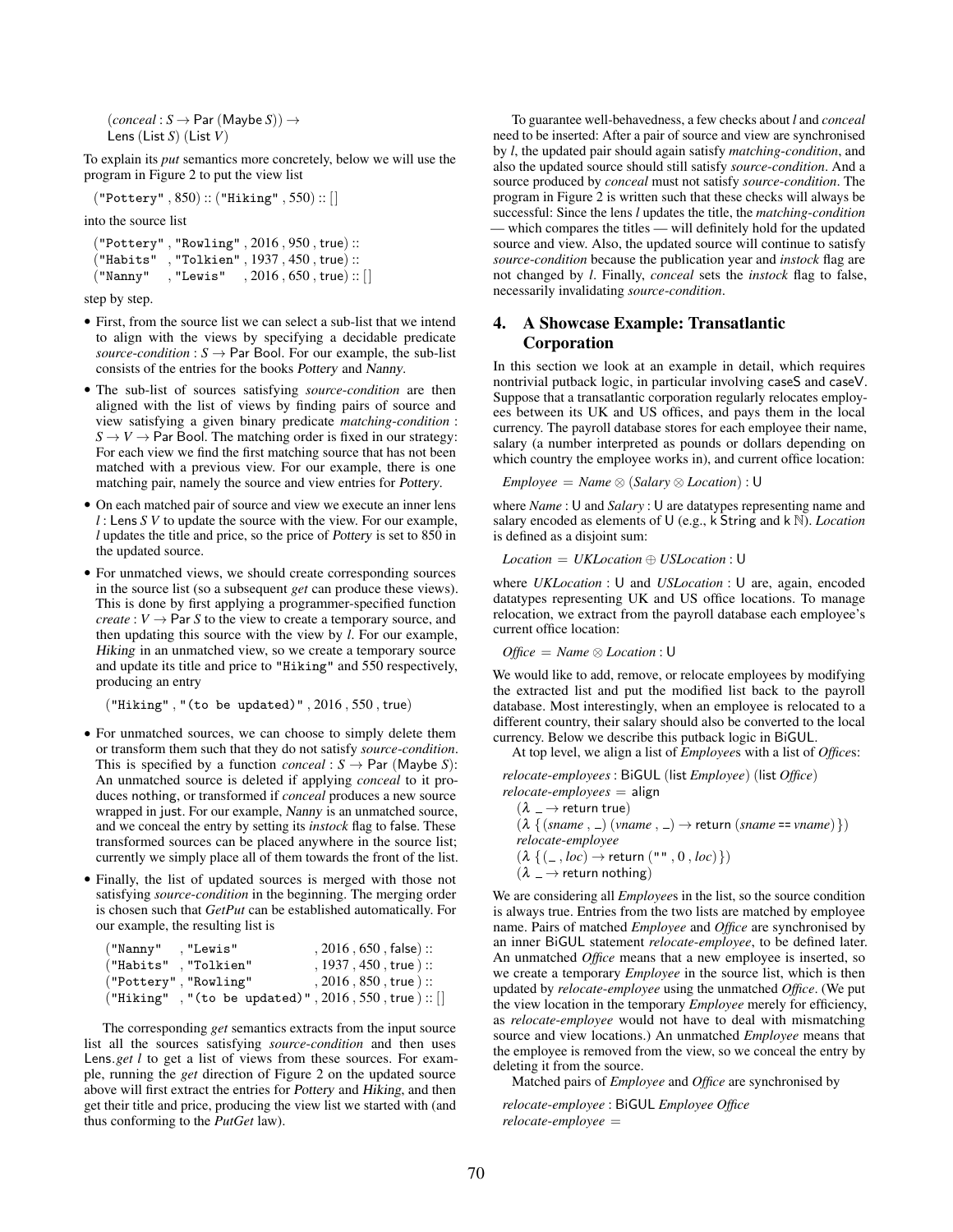$$
\text{update} \left( \text{prod} \right) \left( (-, \text{ replace} ), (-, \text{adjusted-salary-and-office})) \right)
$$

We decompose the source by pattern matching to replace the name in the source with the name in the view — this looks like a redundant step but is required because [BiGUL](#page-3-0) enforces that all view information, in particular the name, must be put into the source. The rest of the source, i.e., salary and location, is further synchronised with the remaining view by

<span id="page-10-1"></span>*adjust*-*salary*-*and*-*office* : [BiGUL](#page-3-0) (*[Salary](#page-9-2)* [⊗](#page-4-13) *[Location](#page-9-3)*) *[Location](#page-9-3) adjust*-*[salary](#page-10-1)*-*and*-*office* = [caseV](#page-3-11) (([return](#page-1-14) ◦ *[isInj](#page-8-7)*<sup>1</sup> , [rearr](#page-3-4) ([left](#page-4-14) [var](#page-4-7)) ([prod](#page-4-6) [unit](#page-4-8) [var](#page-4-7)) ([tt](#page-3-23) , refl)  $- \lambda \{ (inj_1 loc) \rightarrow (tt, loc) \}$  $- \lambda \{ (inj_1 loc) \rightarrow (tt, loc) \}$  $- \lambda \{ (inj_1 loc) \rightarrow (tt, loc) \}$  $- \lambda \{ (inj_1 loc) \rightarrow (tt, loc) \}$  $- \lambda \{ (inj_1 loc) \rightarrow (tt, loc) \}$ *[relocate](#page-10-2)*-*to*-*UK*) ::  $((\lambda \rightharpoonup \rightarrow$  [return](#page-1-14) true), [rearr](#page-3-4) ([right](#page-4-15) [var](#page-4-7)) ([prod](#page-4-6) [unit](#page-4-8) [var](#page-4-7)) ([tt](#page-3-23) , refl)  $- \lambda \{ (\text{inj}_2 \, loc) \rightarrow (\text{tt}, loc) \}$  $- \lambda \{ (\text{inj}_2 \, loc) \rightarrow (\text{tt}, loc) \}$  $- \lambda \{ (\text{inj}_2 \, loc) \rightarrow (\text{tt}, loc) \}$  $- \lambda \{ (\text{inj}_2 \, loc) \rightarrow (\text{tt}, loc) \}$  $- \lambda \{ (\text{inj}_2 \, loc) \rightarrow (\text{tt}, loc) \}$ *relocate*-*[to](#page-3-13)*-*US* ) :: [])

In *adjust*-*[salary](#page-10-1)*-*and*-*office*, we use [caseV](#page-3-11) to distinguish which country the employee will work in, and use [rearr](#page-3-4) to get rid of the  $inj<sub>1</sub>$  $inj<sub>1</sub>$  or  $inj<sub>2</sub>$  tag and also insert a [tt](#page-3-23) as the view to be used to update the *[Salary](#page-9-2)* in the source later. If the employee will work in the UK, the update to the source is

<span id="page-10-3"></span><span id="page-10-2"></span>relocate-to-UK : BiGUL (Salary ⊗ Location )  
\n(one ⊗ UKLocation)  
\nrelocate-to-UK = caseS  
\n((return ∘ isInj<sub>1</sub> ∘ proj<sub>2</sub>, -- proj<sub>2</sub> : {
$$
AB : Set
$$
} →  $A × B → B$   
\nnormal (update (prod var (left var))  
\n((-, skip), (-, replace))))) ::  
\n((λ<sub>-</sub> → return true),  
\nadaptive (λ {*(salary, -)* →  
\nreturn (\$⇒ £ salary, inj<sub>1</sub> "")})): []

<span id="page-10-4"></span>We probe which country the employee is in originally with a [caseS](#page-3-10). If the original country is the UK, the employee is not being relocated to a different country, so we can skip updating the salary and just replace the location. If it is the US, we adapt the source by changing the salary from dollars to pounds (by a function \$⇒*£* : *[Salary](#page-9-2)* → *[Salary](#page-9-2)* defined elsewhere) and change the location to an empty one in the UK, which will be replaced by the view location in the second round of the source case analysis following the adaptation. The other branch *relocate*-*[to](#page-3-13)*-*US* is defined symmetrically.

To ensure totality of *[put](#page-1-1)*, we should now check whether all constraints for passing dynamic checking are met, working from the inner statements towards the outer ones. For the [caseS](#page-3-10) statements in *[relocate](#page-10-2)*-*to*-*UK* and *relocate*-*[to](#page-3-13)*-*US*, the normal branches do not change the source country and thus do not switch branch, and the adaptive branches do change the source so it matches a normal branch. For the [caseV](#page-3-11) in *adjust*-*[salary](#page-10-1)*-*and*-*office*, the ranges of *[relocate](#page-10-2)*-*to*-*UK* and *relocate*-*[to](#page-3-13)*-*US* are disjoint since they respectively produce UK and US locations. For the [align](#page-3-9) in *relocate*-*[employees](#page-9-8)*, since the source condition is always true, whatever *relocate*-*[employee](#page-9-9)* produces necessarily satisfies the source condition, and we must conceal unmatched sources by deleting them, which is indeed what we specify; finally, we must guarantee that the updated source produced by *relocate*-*[employee](#page-9-9)* and the view again satisfy the matching condition, even when the view is an unmatched one and the original source is a temporary one created from the view, and this is indeed guaranteed because *relocate*-*[employee](#page-9-9)* puts the name in the view into the source.

# <span id="page-10-0"></span>5. Concluding Remarks

We have given an account of the design and semantics of [BiGUL](#page-3-0) and also how the language and its well-behavedness are formalised and proved in AGDA. Below we conclude this paper by commenting on the putback-based approach to bidirectional transformations, emphasising our formal development and the monad reification trick, discussing issues about dynamic checking, comparing [BiGUL](#page-3-0) with its closest relative PUTLENSES, and talking briefly about porting [BiGUL](#page-3-0) to HASKELL.

One might wonder how [BiGUL](#page-3-0), being described as a putbackbased language, stands out from existing work on lenses — after all, the fundamental definition of [Lens](#page-1-16) is exactly the classic definition which does not emphasise either the *[put](#page-1-1)* or *[get](#page-1-0)* side. We designed [BiGUL](#page-3-0) such that the natural way to understand a [BiGUL](#page-3-0) program is to read it as a description of putback logic, and, more importantly, a [BiGUL](#page-3-0) program can be written by thinking solely in the putback direction (as opposed to programming the *[get](#page-1-0)* direction or, worse, switching between *[get](#page-1-0)* and *[put](#page-1-1)*). (It may appear that the programmer needs to devise a *[get](#page-1-0)* before programming a corresponding *[put](#page-1-1)*, but that impression most likely stems from the confusion between general  $BX$  specifications  $-$  e.g., consistency relations between sources and views — and *[get](#page-1-0)* functions as a much more specialised form of BX specifications. The programmer should of course have a specification in mind before programming *[put](#page-1-1)*, but that specification is not necessarily a *[get](#page-1-0)* function.)

We have to admit, though, that the expressive power of the current [BiGUL](#page-3-0) is not stronger than existing work on lenses. In particular, we came up with the adaptive [caseS](#page-3-10) to solve a practical problem we encountered [\[28\]](#page-11-20), but realised only later that the idea already existed as Foster et al.'s "fixup functions"; the common pattern using adaptive [caseS](#page-3-10) inside [caseV](#page-3-11), which appears in the examples in Sections [3.5](#page-8-0) and [4,](#page-9-0) is essentially their general conditional lens [\[8,](#page-11-3) Section 6.3]. (Foster et al. did not give an example using their general conditional lens, though, possibly due to the complexity of its putback semantics. It might be argued that, without switching to the putback-based perspective, it is hard to use this kind of more complex lenses. This is only an indirect support of the putback-based approach, though.) We thus believe that the main contribution of this paper should be its completely formal development: Grohne et al. [\[12\]](#page-11-21) have also worked on formal verification about BXs (in AGDA), but their work was about semantic bidirectionalisation based on parametric polymorphism [\[26\]](#page-11-22). Our work is the first to formally describe and verify a collection of nontrivial and practically implemented lenses in a dependently typed language, in particular utilising the power of dependent types to design a logically clean abstract syntax and make well-behavedness proofs much easier to handle.

As explained in [Section 2,](#page-1-4) crucial to the ease of our formal development is the monad reification trick. Essentially, this is another demonstration of the flexibility of deep embedding (see, e.g., [\[11\]](#page-11-23)). By deeply embedding the monadic program structure, we are able to interpret it in two different but related ways, either as a [Maybe](#page-1-8)-program or as a proposition stating that the [Maybe](#page-1-8)program computes successfully. We believe that the trick is generally applicable, and may well have been applied elsewhere.

One might be sceptical about the use of dynamic checks to guarantee the well-behavedness of [BiGUL](#page-3-0), as the programmer can write programs that fail inadvertently and only realise that at runtime. We currently deal with this problem by informally stating the constraints that should be satisfied by the programmer-supplied actions in order to pass the dynamic checks. It is also possible to turn such statements into formal theorems saying that a *[put](#page-1-1)* succeeds if relevant constraints are satisfied. We do not take this step because, as future work, we plan to jump further by switching to a dependently typed setting where constraints on programmer